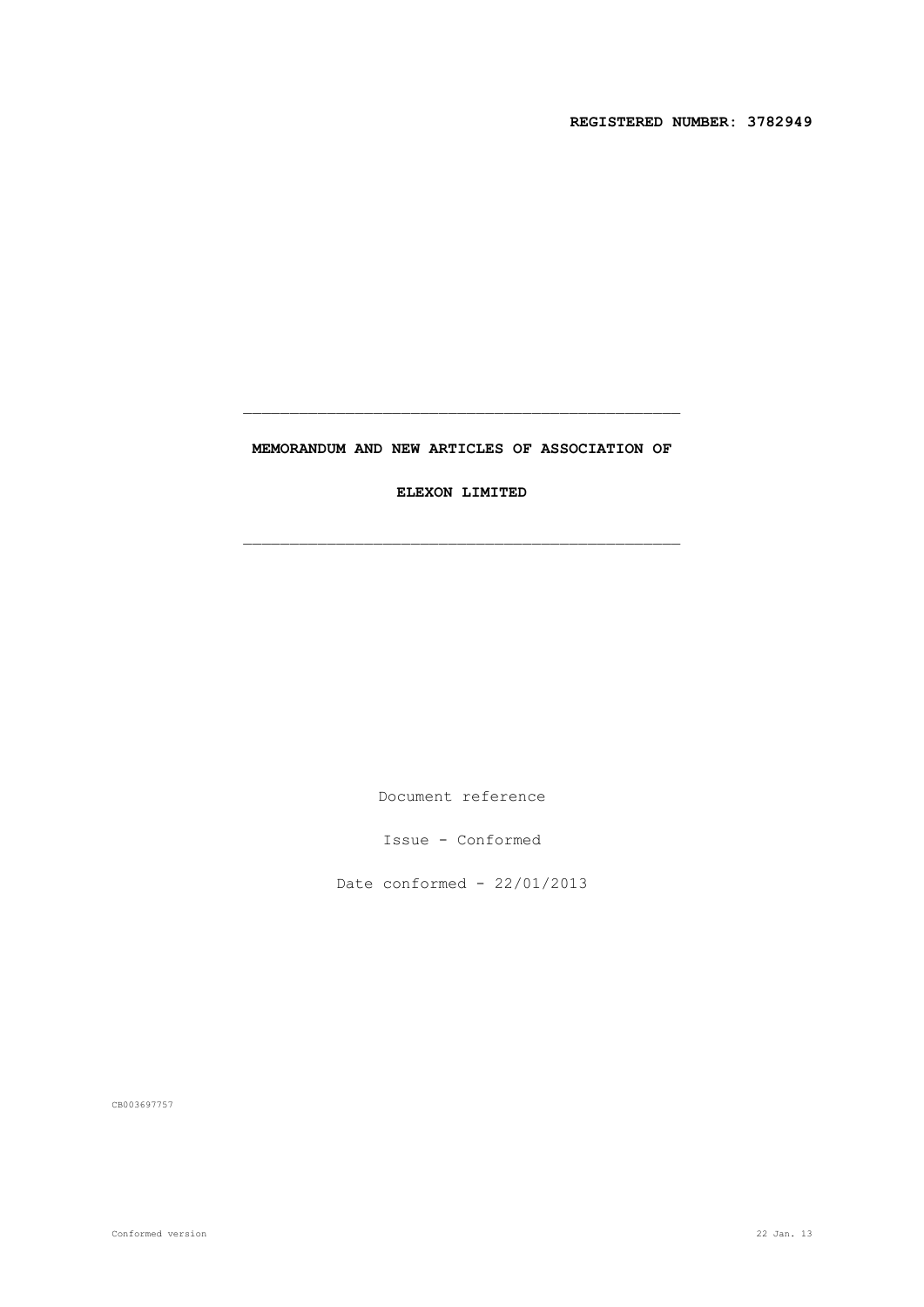**Company No: 3782949**

## **The Companies Acts**

#### **Company Limited by Shares**

#### **MEMORANDUM OF ASSOCIATION**

(Incorporated on the 4th day of June 1999) (Altered by Special Resolution on 10th August, 2000)

#### **of**

#### **ELEXON LIMITED**

- 1. The Company's name is "ELEXON LIMITED"<sup>1</sup>.
- 2. The Company's registered office is to be situated in England and Wales.
- 3. The Company's objects are:
- 3.1 to act as, and perform the functions which are ascribed to, BSCCo as set out in the Balancing and Settlement Code established and from time to time modified pursuant to the licence granted under Section 6(1)(b) of the Electricity Act 1989 (as amended), the authorised area of which is Great Britain**<sup>2</sup>** and Offshore**<sup>3</sup>**, and in furtherance of this principal object the further objects set out in the following subclauses;
- 3.2 to employ the funds of the Company in the development and expansion of the business of the Company and all or any of its subsidiary or associated companies and in any other company whether now existing or

**<sup>1</sup>** The name of the Company was changed from Intercede 1442 Limited to BSCC Limited by Special Resolution on 13 July 1999 and to Elexon Limited by Special Resolution on 31st May, 2000.

**<sup>2</sup>** Altered by special resolution dated 2 September 2004

**<sup>3</sup>** Altered by special resolution dated 2 December 2009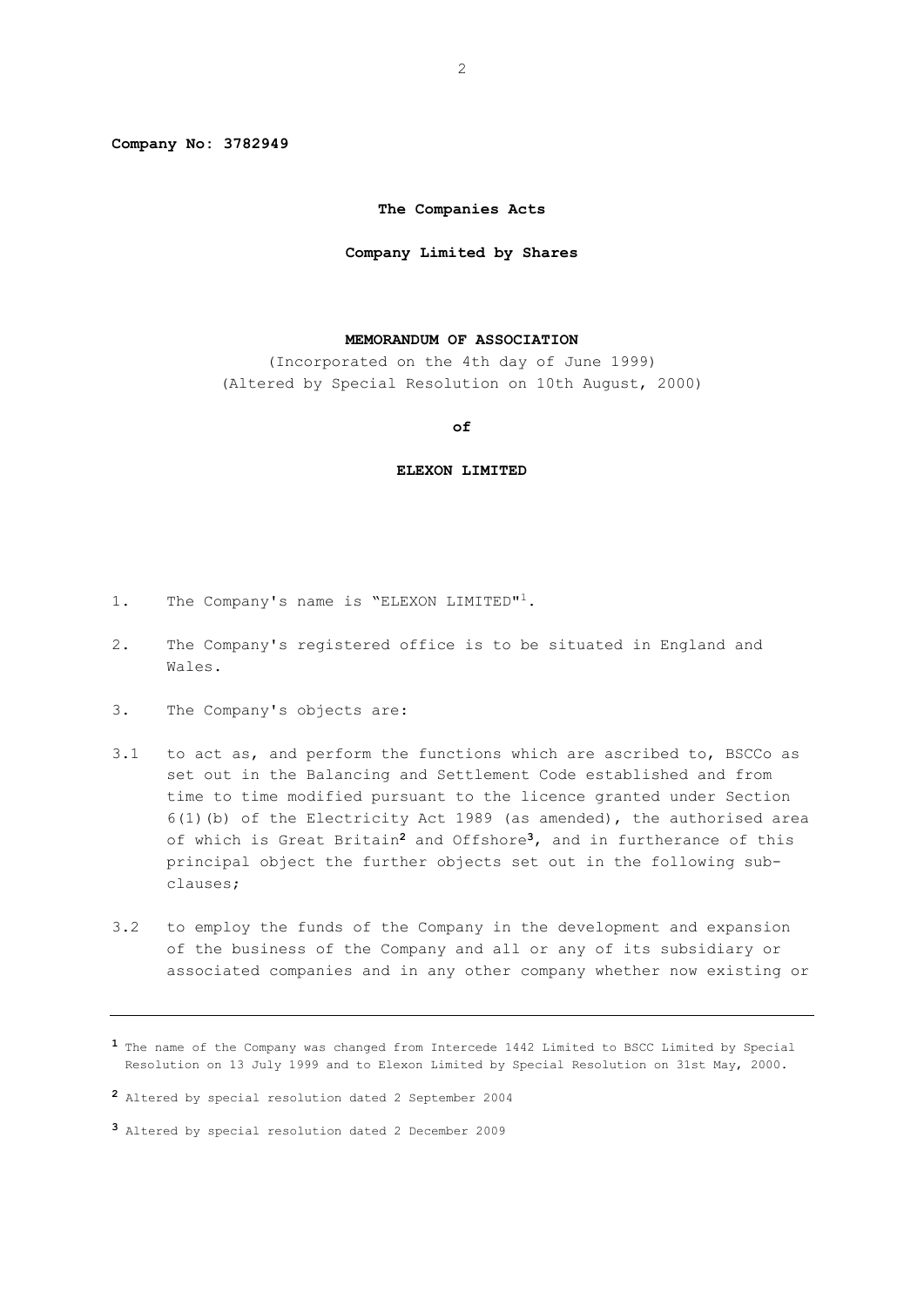hereafter to be formed and engaged in any like business of the Company or any of its subsidiary or associated companies or in any other industry ancillary thereto or in any business which can conveniently be carried on in connection therewith;

- 3.3 to co-ordinate the administration, policies, management, supervising, control, research, development, planning, manufacture, trading and any and all other activities of, and to act as consultants to, any company or companies or group of companies now or hereafter formed or incorporated or acquired which may be or may become related or associated in any way with the Company or with any company related or associated therewith and either without remuneration or on such terms as to remuneration as may be agreed;
- 3.4 to advance and lend money with or without security and to guarantee the performance of the contracts or obligations or the repayment of capital, principal, dividends, interest or premiums payable on any stock, shares, securities or debentures of, or other investments in, any company or person and in particular (but without limiting the generality of the foregoing) of any company which is for the time being the Company's holding company (as defined by section 736 Companies Act 1985) or another subsidiary (as defined by that section) of the Company's holding company and to give all kinds of indemnities;
- 3.5 to organise, incorporate, reorganise, finance, aid and assist, financially or otherwise, companies, corporations, syndicates, partnerships, associations and firms of all kinds and to underwrite or guarantee the subscription of shares, stocks, debentures, debenture stock, bonds, loans, obligations, securities or notes of any kind, and to make and carry into effect arrangements for the issue, underwriting, resale, exchange or distribution thereof;
- 3.6 to carry on all kinds of promotion business and, in particular, to form, constitute, float, lend money to, assist, manage and control any companies, associations or undertakings whatsoever and to market, advertise or promote goods, services, material (tangible or intangible) or any other thing whatsoever;
- 3.7 to vary the investments and holdings of the Company as may from time to time be deemed desirable;
- 3.8 to act as trustee of any kind including trustee of any deeds constituting or securing any debentures, debenture stock or other securities or obligations and to undertake and execute any trust or trust business (including the business of acting as trustee under wills and settlements), and to do anything that may be necessary or assist in the obtaining of any benefit under the estate of an individual, and also to undertake the office of executor,

3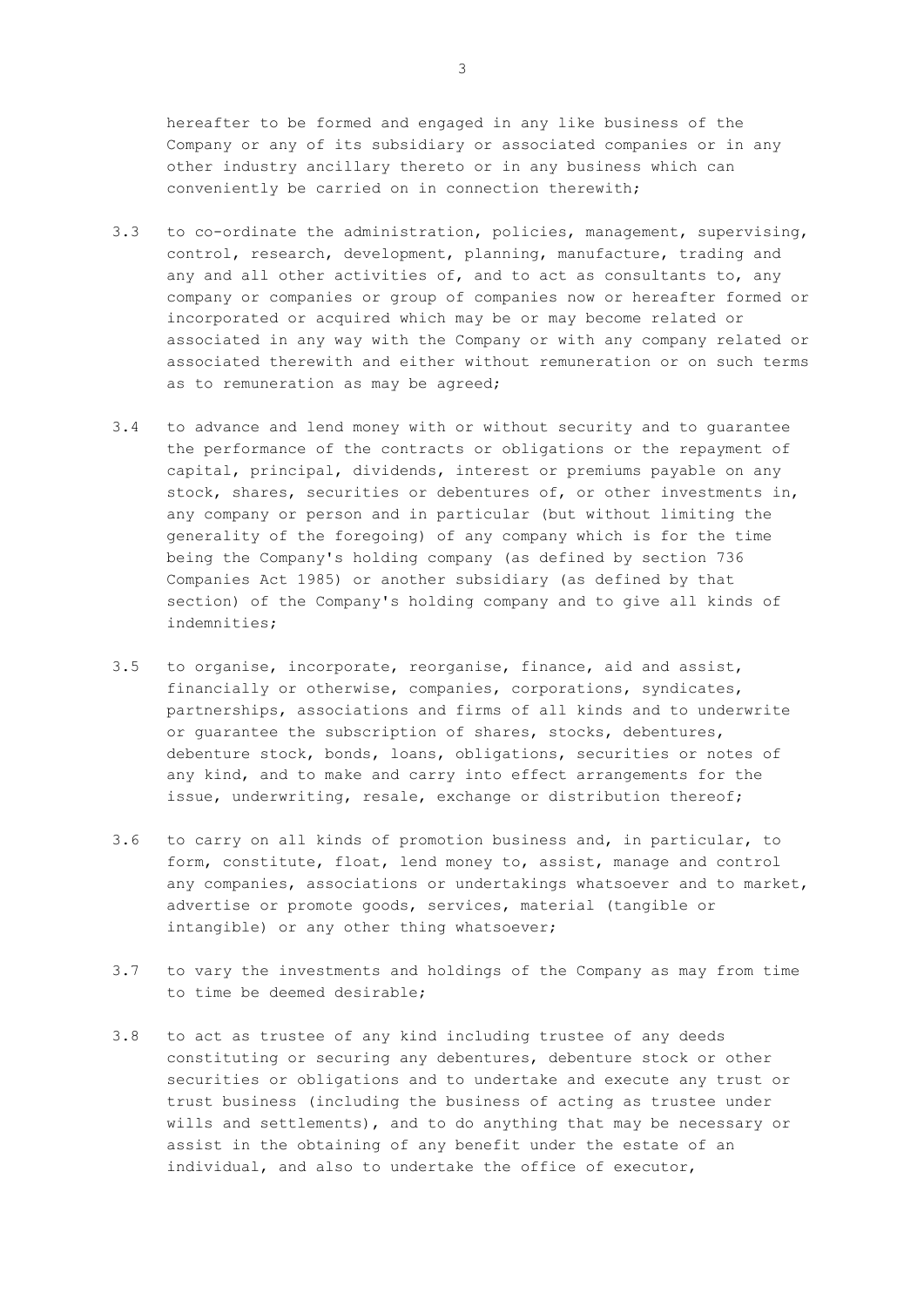administrator, secretary, treasurer or registrar or to become manager of any business, and to keep any register or undertake any registration duties, whether in relation to securities or otherwise;

- 3.9 to provide technical, cultural, artistic, educational, entertainment or business material, facilities, information or services and to carry on any business involving any such provision;
- 3.10 to manufacture, develop, process, refine, repair, purchase, sell, export, import, deal in or let on hire all kinds of goods, substances, articles, services and material (tangible or intangible) of any kind which may be advantageous to the Company or which any of the customers or other companies having dealings with the Company may from time to time require;
- 3.11 to provide services of any kind including the carrying on of advisory, consultancy, brokerage and agency business of any kind;
- 3.12 to acquire and carry on any business carried on by a subsidiary or a holding company of the Company or another subsidiary of a holding company of the Company;
- 3.13 to enter into any arrangements with any government or authority or person and to obtain from any such government or authority or person any legislation, orders, rights, privileges, franchises and concessions and to carry out, exercise and comply with the same;
- 3.14 to purchase, take on lease or in exchange, hire, renew, or otherwise acquire and hold for any estate or interest, and to sell, let, grant licences, easements, options and other rights over or otherwise deal with or dispose of, in whole or in part, any lands, buildings, machinery, rights, stock-in-trade, business concerns, chooses in action, and any other real and personal property of any kind including all of the assets of the Company and to perform any services or render any consideration and to construct, equip, alter and maintain any buildings, works and machinery necessary or convenient for the Company's business and in each case for any consideration (including in particular but without detracting from the generality of the foregoing for any securities or for a share of profit or a royalty or other periodical or deferred payment);
- 3.15 to enter into partnership or any other arrangement for sharing profits or joint venture or co-operation with any company carrying on, engaged in or about to carry on or engage in any business or transaction capable of being conducted so as directly or indirectly to benefit the Company, and to subsidise or otherwise assist any such company;

4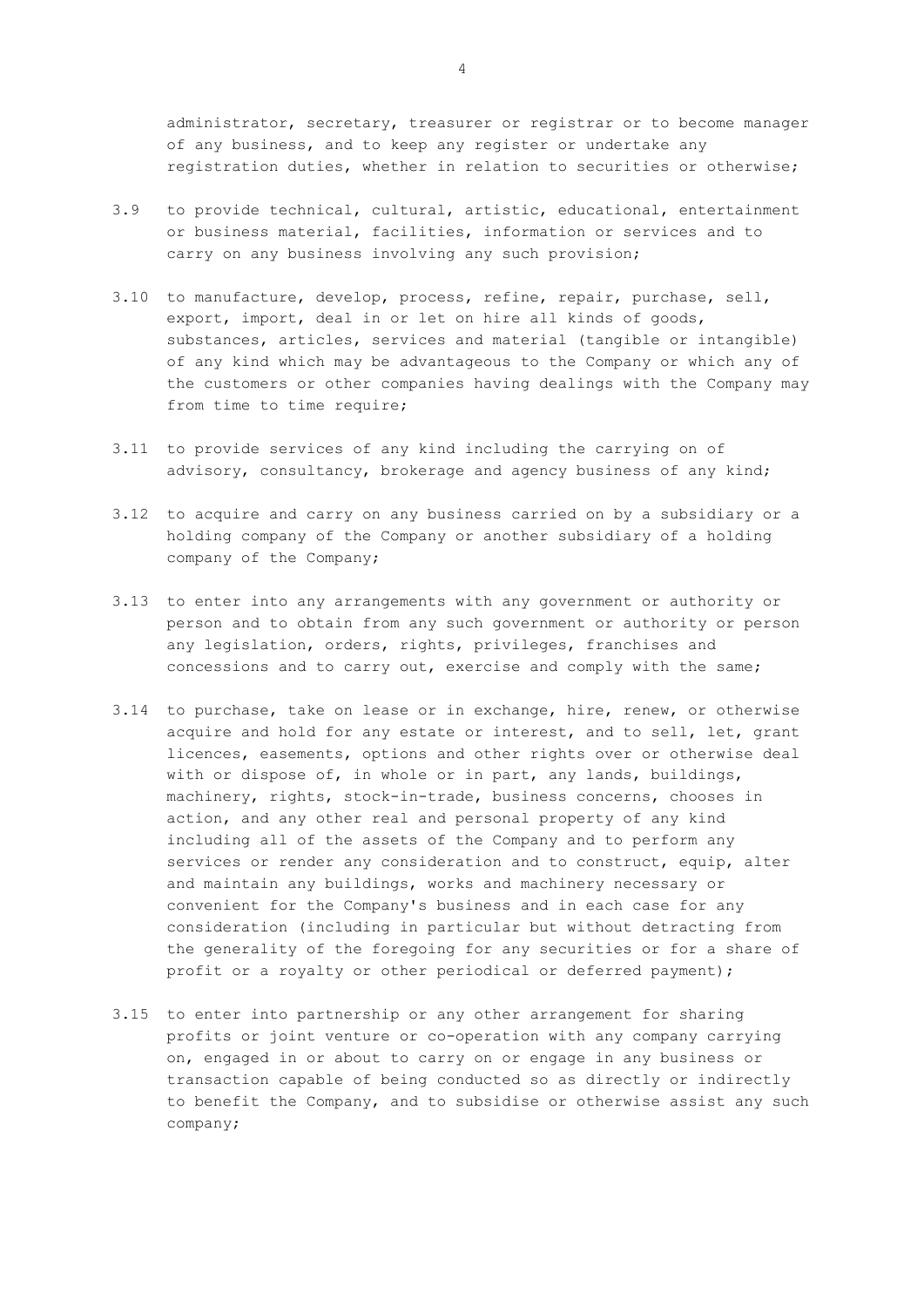- 3.16 for any reason whatsoever to mortgage, charge, pledge or otherwise secure, either with or without the Company receiving any consideration or advantage, all or any part of the undertaking, property, assets, rights and revenues present and future and uncalled capital of the Company and to guarantee, indemnify or otherwise support or secure, either with or without the Company receiving any consideration or advantage and whether by personal covenant or by mortgaging, charging, pledging or otherwise securing all or any part of the undertaking, property, assets, rights and revenues present and future and uncalled capital of the Company or by any or all such methods or by any other means whatsoever, the liabilities and obligations of any person, firm or company including but not limited to any company which is for the time being the holding company or a subsidiary undertaking (both as defined in the Companies Act 1985 (as amended) of the Company or of the Company's holding company as so defined;
- 3.17 to borrow and raise money and accept money on deposit and to secure or discharge any debt or obligation of or binding on the Company or any other company and in particular by mortgaging or charging all or any part of the undertaking, property and assets (present or future) and the uncalled capital of the Company, or by the creation and issue, on such terms as may be thought expedient, of securities of any description;
- 3.18 to buy, sell, export, manufacture and deal in all kinds of goods, stores and equipment whether in connection with any of the above activities or otherwise and to act as agents for all purposes;
- 3.19 to apply for, purchase or otherwise acquire any patents, licences, concessions, privileges and like rights, conferring a non-exclusive or exclusive or limited right to use, or any secret or other information as to any invention which is capable of being used for any of the purposes of the Company, or the acquisition of which may seem calculated directly or indirectly to benefit the Company and to use, exercise, develop, grant licences in respect of, or otherwise turn to account, the rights and information so acquired;
- 3.20 to apply for and take out, purchase or otherwise acquire, sell, licence, transfer, deal or trade in any way in trade marks and names, service marks and names, designs, patents, patent rights, inventions, secret processes, know-how and information and any form of intellectual property and to carry on the business of an inventor, designer or research organisation;
- 3.21 to sell, improve, manage, develop, lease, mortgage, let, charge, dispose of, turn to account, or otherwise deal with all or any part of the undertaking or property or rights of the Company for such consideration as the Company may think fit, and in particular cash,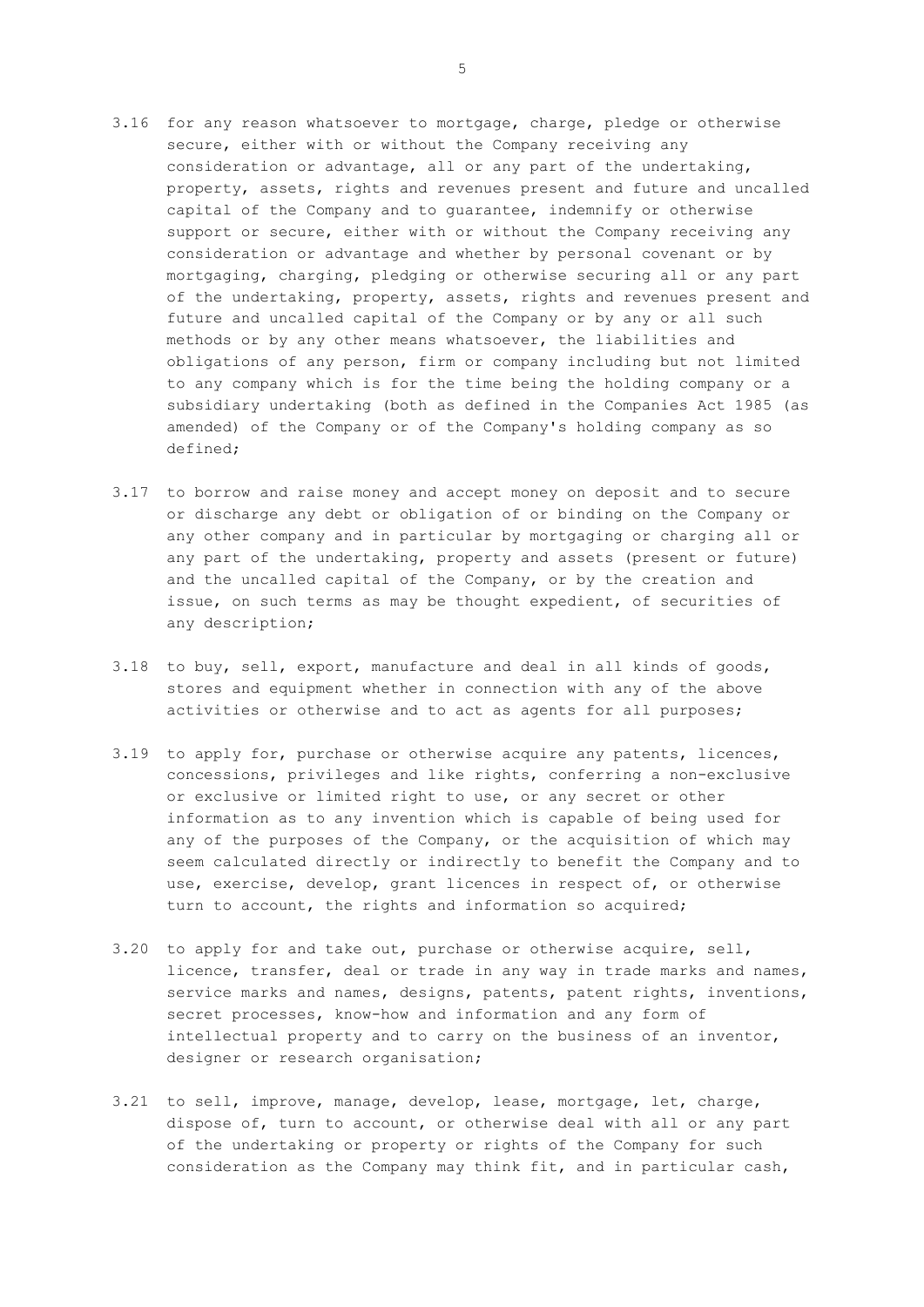shares, debentures or debenture stock or other obligations, whether fully paid or otherwise, of any other company;

- 3.22 to grant or procure the grant of donations, gratuities, pensions, annuities, allowances, or other benefits, including benefits on death, to any directors, officers or employees or former directors, officers or employees of the Company or any company which at any time is or was a subsidiary or a holding company of the Company or another subsidiary of a holding company of the Company or otherwise associated with the Company or of any predecessor in business of any of them, and to the relations, connections, or dependants of any such persons, and to other persons whose service or services have directly or indirectly been of benefit to the Company or whom the board of directors of the Company considers have any moral claim on the Company or to their relations, connections or dependants, and to establish or support any funds, trusts, insurances or schemes;
- 3.23 to amalgamate with any other company in any manner whatsoever (whether with or without a liquidation of the Company);
- 3.24 to cease carrying on or wind up any business or activity of the Company, and to cancel any registration of and to wind up or procure the dissolution of the Company in any state or territory;
- 3.25 to compensate for loss of office any directors or other officers of the Company and to make payments to any persons whose office, employment or duties may be terminated by virtue of any transaction in which the Company is engaged;
- 3.26 to pay out of the funds of the Company the costs, charges and expenses of and incidental to the formation and registration of the Company, and any company promoted by the Company, and the issue of the capital of the Company and any such other company and of and incidental to the negotiations between the promoters preliminary to the formation of the Company, and also all costs and expenses of and incidental to the acquisition by the Company of any property or assets and of and incidental to the accomplishment of all or any formalities which the Company may think necessary or proper in connection with any of the matters aforesaid;
- 3.27 to effect insurances against losses, damages, risks and liabilities of all kinds which may affect the Company or any subsidiary of it or company associated with it or in which it is or may be interested;
- 3.28 to purchase and maintain insurance for or for the benefit of any persons who are or were at any time directors, officers, employees or auditors of the Company, or of any other company which is its holding company or in which the Company or such holding company has any interest whether direct or indirect or which is in any way allied to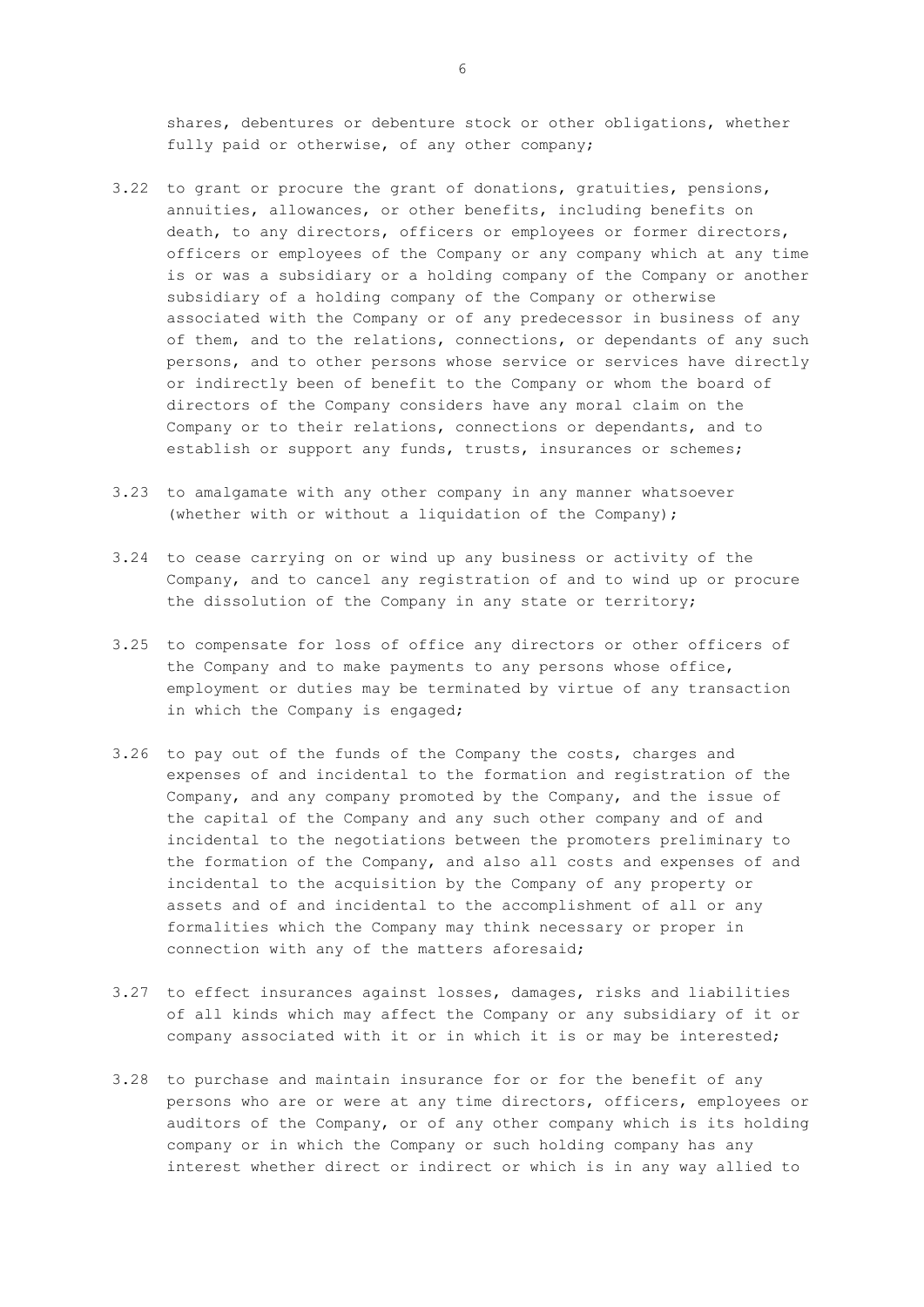or associated with the Company or of any subsidiary undertaking of the Company or of any such other company, or who are or were at any time trustees of any pension fund in which any employees of the Company or of any such other company or subsidiary undertaking are interested, including (without prejudice to the generality of the foregoing) insurance against any liability incurred by such persons in respect of any act or omission in the actual or purported execution and/or discharge of their powers and/or otherwise in relation to their duties, powers or offices in relation to the Company or any such other company, subsidiary undertaking or pension fund and to such extent as may be permitted by law otherwise to indemnify or to exempt any such person against or from any such liability. For the purposes of this clause "holding company" and "subsidiary undertaking" shall have the same meanings as in the Companies Act 1985 (as amended);

- 3.29 to act as directors or managers of or to appoint directors or managers of any subsidiary company or of any other company in which the Company is or may be interested;
- 3.30 to distribute among the members in cash, specie or kind any property of the Company, or any proceeds of sale or disposal of any property of the Company, but so that no distribution amounting to a reduction of capital be made except with the sanction (if any) for the time being required by law;
- 3.31 to do all or any of the above things in any part of the world, and either as principals, agents, trustees, contractors or otherwise and either alone or in conjunction with others, and either by or through agents, sub-contractors, trustees, subsidiaries or otherwise;
- 3.32 to carry on any other activity and do anything of any nature which in the opinion of the board of directors of the Company is or may be capable of being conveniently carried on or done by the Company in connection with the above, or may seem to the Company calculated directly or indirectly to enhance the value of or render more profitable all or any part of the Company's undertaking, property or assets or otherwise to advance the interests of the Company or any of its members; and
- 3.33 to do all such things as in the opinion of the board of directors of the Company are or may be incidental or conducive to the above objects or any of them.

And it is hereby declared that for the purposes of this clause:-

(A) the word "company" shall (except where referring to this Company) be deemed to include any person or partnership or other body of persons, whether incorporated or not

7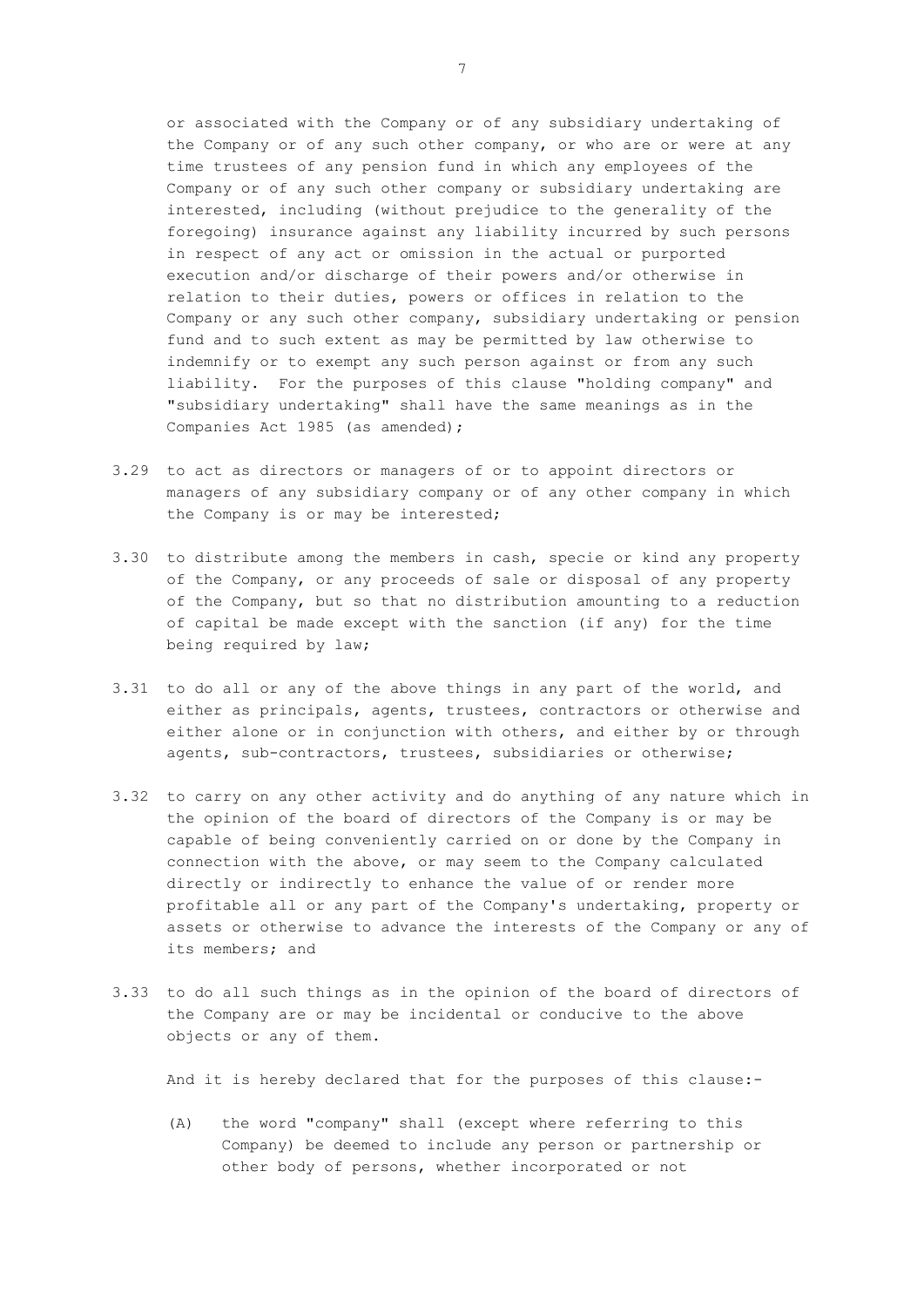incorporated, and whether formed, incorporated, resident or domiciled in the United Kingdom or elsewhere;

- (B) "associated companies" shall mean any two or more companies if one has control of the other or others, or any person has control of both or all of them;
- (C) "securities" shall include any fully, partly or nil paid or no par value share, stock, unit, debenture or loan stock, deposit receipt, bill, note, warrant, coupon, right to subscribe or convert, or similar right or obligation;
- (D) "and" and "or" shall mean "and/or";
- (E) "other" and "otherwise" shall not be construed ejusdem generis where a wider construction is possible; and
- (F) the objects specified in each paragraph of this clause shall, except if at all where otherwise expressed, be in no way limited or restricted by reference to or inference from the terms of any other paragraph or the name of the Company or the nature of any business carried on by the Company or the order in which such objects are stated, but may be carried out in as full and ample a manner and shall be construed in as wide a sense as if each of the said paragraphs defined the objects of a separate, distinct and independent company.
- 4. The liability of the members is limited.
- 5. The share capital of the Company is £100 divided into 100 shares of £1 each.

CB003697757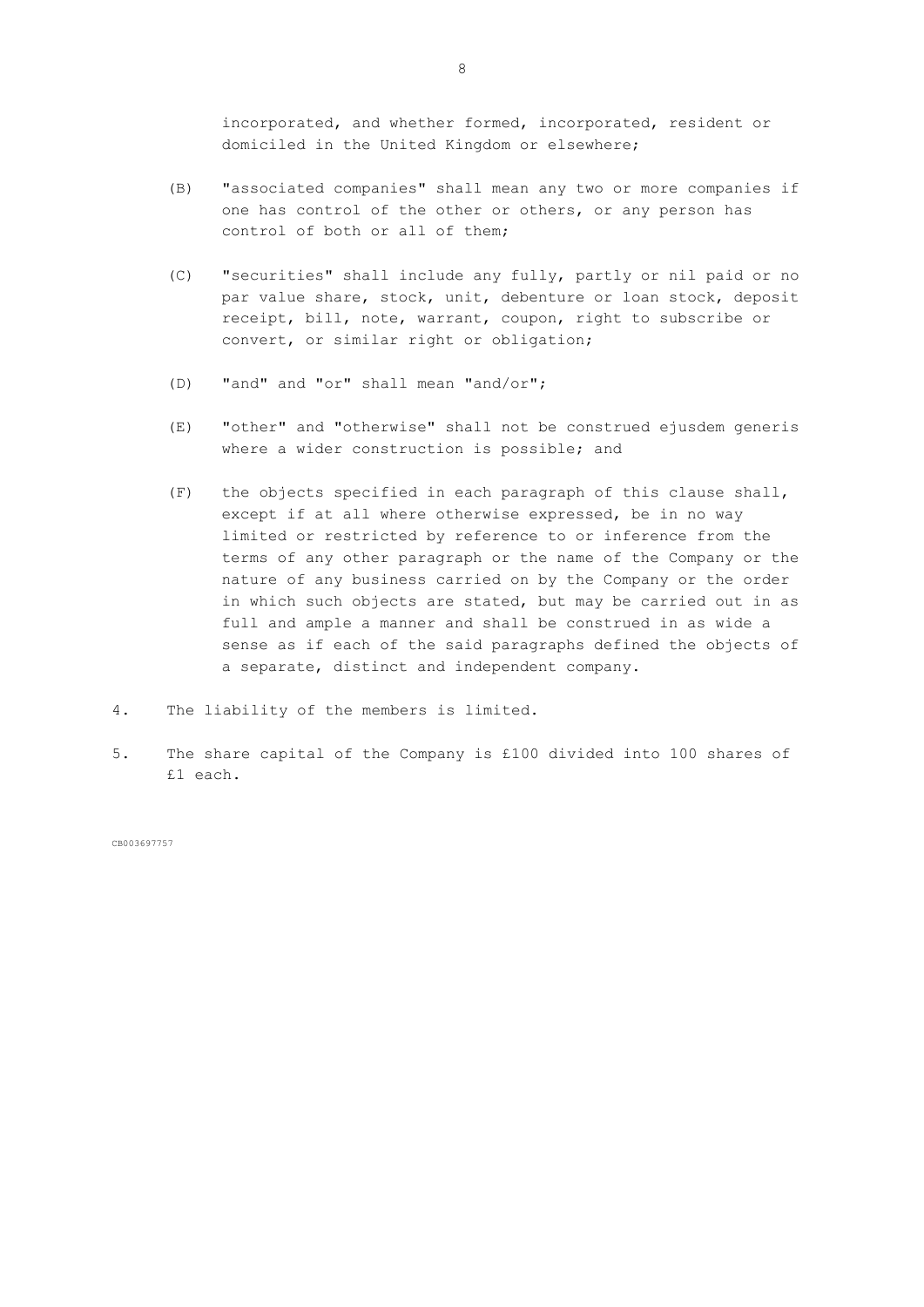**The Companies Acts**

### **Company Limited by Shares**

### **NEW ARTICLES OF ASSOCIATION**

(Adopted by Special Resolution passed on 30th November, 1999) (Amended by Special Resolution passed on 10th August, 2000)

**of**

**ELEXON LIMITED**

# **DEFINITIONS AND INTERPRETATION**

## **1. Definitions**

1.1 In these Articles and the applicable regulations of Table A (as defined below) the following words and expressions have the meanings set opposite them:

"Act" the Companies Act 1985 and any reference herein to any provision of the Act shall be deemed to include a reference to any statutory modification or re-enactment of that provision for the time being in force

"**Code**" the Balancing and Settlement Code established and from time to time modified pursuant to the licence granted under Section 6(1)(b) of the Electricity Act 1989 (as amended), the authorised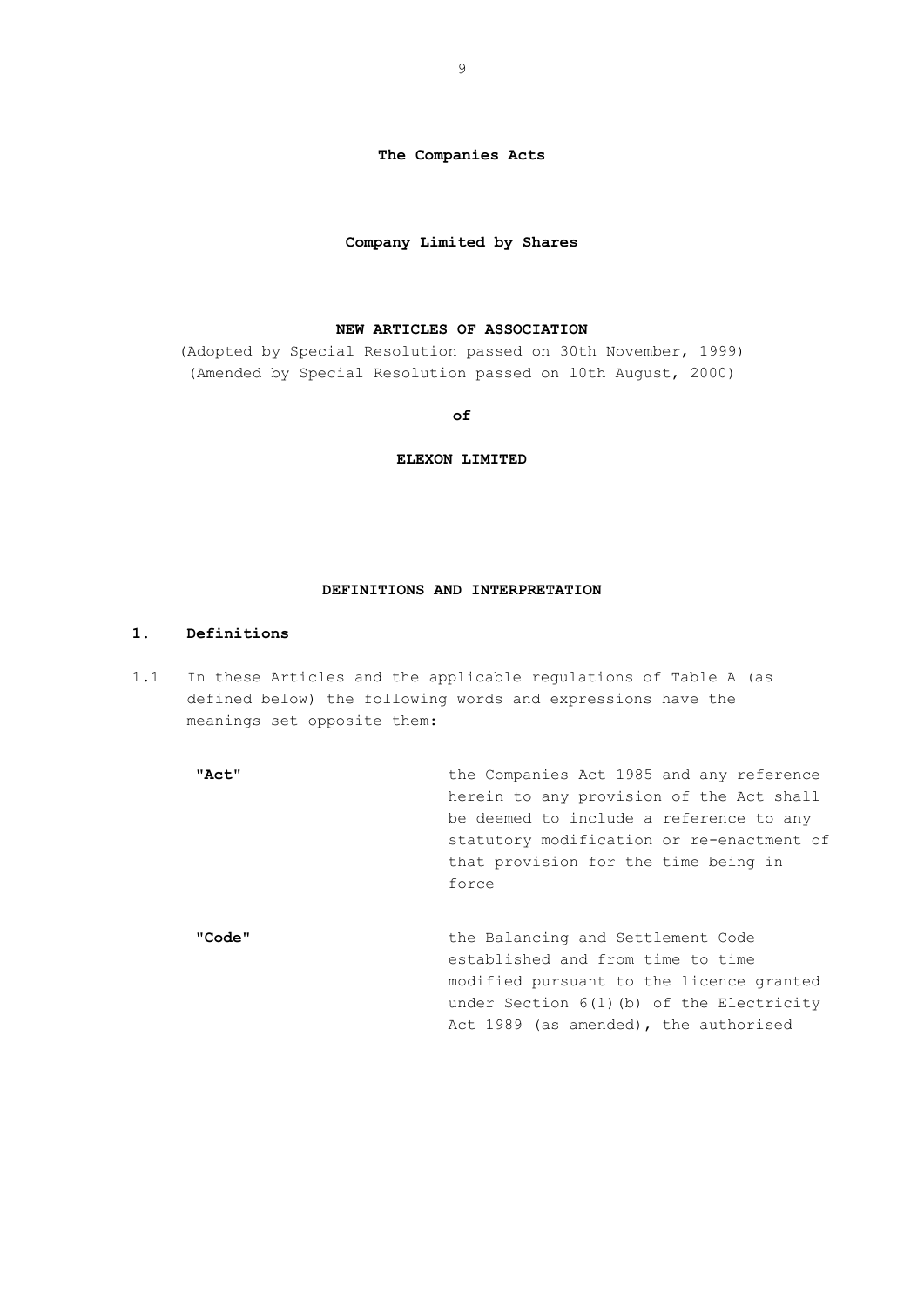area of which is Great Britain **<sup>4</sup>** and Offshore**<sup>5</sup>**

- "**Committee**" a committee of the board of directors of the Company duly appointed pursuant to these Articles
- "Offshore" has the meaning given to that term in the Code (as amended from time to time)**<sup>6</sup>**
- "**Statutes**" every statute (including any statutory instrument, order, regulation or subordinate legislation made under it) for the time being in force concerning companies and affecting the Company
- **"Table A"** Table A in the Schedule to the Companies (Tables A to F) Regulations 1985 as amended by the Companies (Tables A to F) (Amendment) Regulations 1985
- "**these Articles**" these articles of association as originally adopted or as altered from time to time
- "**Transmission Company**" Transmission Company as defined in the Code from time to time.**<sup>7</sup>**
- "**Transmission Licence**" means the Transmission Licence as defined in the Code**<sup>8</sup>** from time to time

Words importing the singular number include the plural number and vice versa, words importing one gender include all genders

- **<sup>4</sup>** Altered by special resolution dated 2 September 2004
- **<sup>5</sup>** Altered by special resolution dated 2 December 2009
- **<sup>6</sup>** Altered by special resolution dated 2 December 2009
- **<sup>7</sup>** Altered by special resolution dated 2 September 2004
- **<sup>8</sup>** Altered by special resolution dated 2 September 2004

10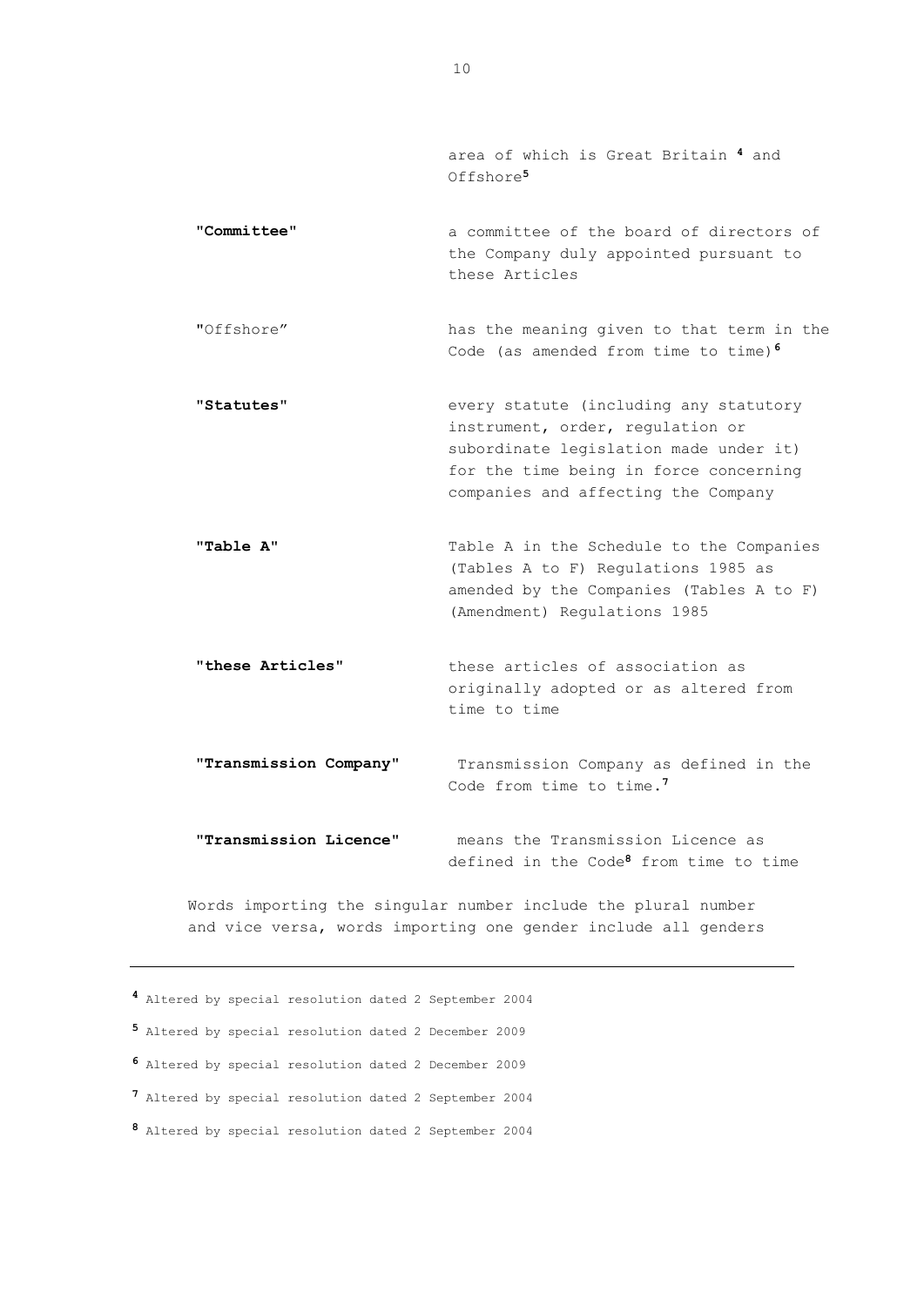and words importing persons include bodies corporate and unincorporated associations. Headings to these Articles are inserted for convenience and shall not affect their construction.

# **2. Table A**

The regulations contained in Table A shall apply to the Company except in so far as they are excluded by or are inconsistent with these Articles. Regulations 8, 24, 34, 40, 41, **<sup>9</sup>**65, 67, 73 to 78 (inclusive), 80, 82, 83, 84, 87, 94 to 98 (inclusive), 102 to 108 (inclusive), 110, 117 and 118 of Table A shall not apply to the Company.

## **SHARE CAPITAL**

### **3. Directors' power to allot shares**

Subject to any direction to the contrary which may be given by the Company in general meeting, the directors are unconditionally authorised to allot, create, deal with or otherwise dispose of relevant securities (within the meaning of section 80(2) of the Act) to such persons (including any director) on such terms and at such time or times as they think fit, provided that no shares shall be issued at a discount and provided further that no shares in the Company shall be issued unless such issue has first been approved in accordance with the Code.

### **4. Extent of directors' power to allot shares**

The maximum nominal amount of share capital which the directors may allot or otherwise dispose of in accordance with article 3 shall be the nominal amount of unissued share capital at the date of adoption of this article or such other amount as shall be authorised by the Company in general meeting.

**<sup>9</sup>** Altered by special resolution dated 19 November 2012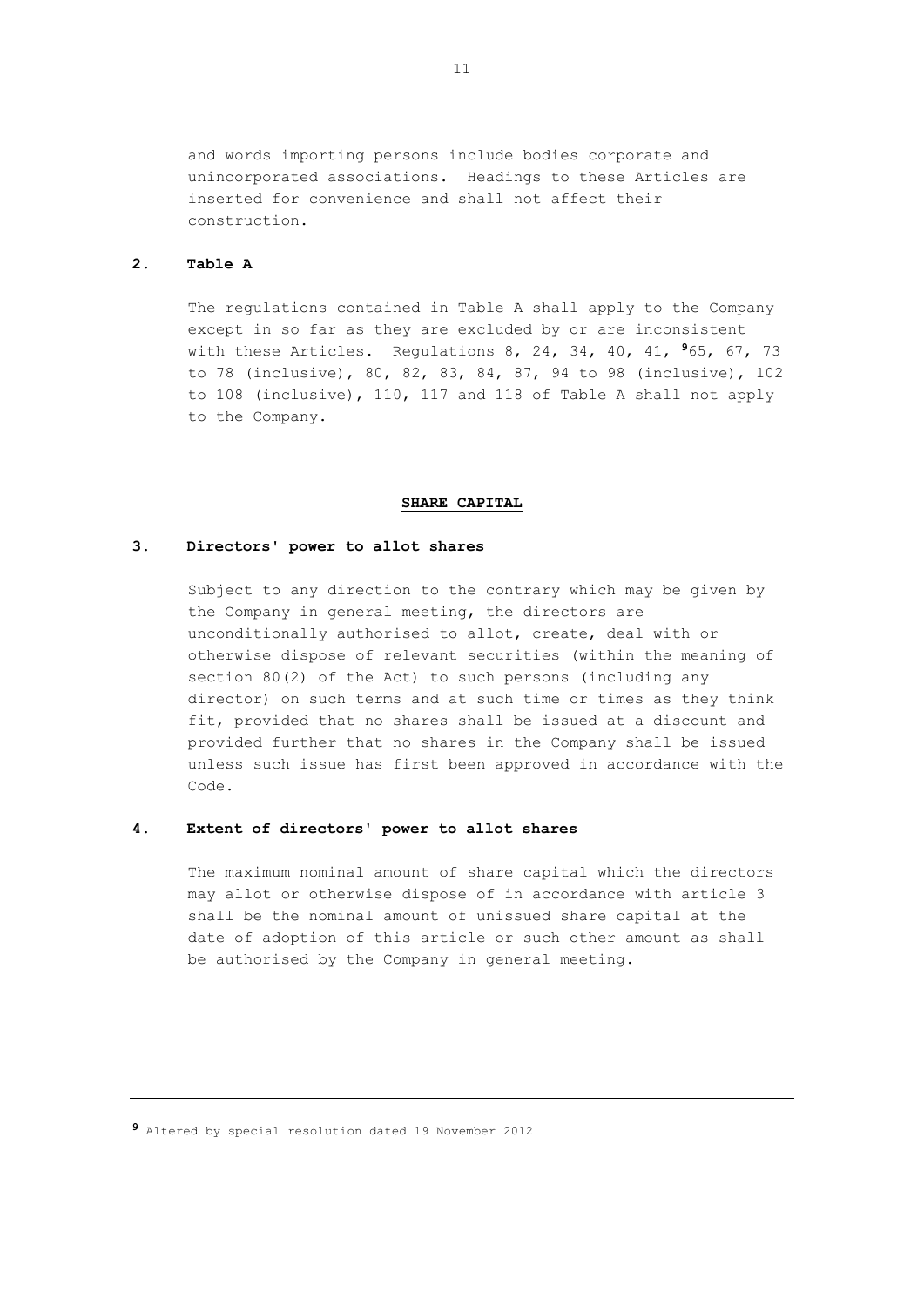## **5. Duration of directors' power to allot shares**

The authority conferred on the directors by articles 3 and 4 shall remain in force for a period of five years from the date of adoption of this article and thereafter provided this authority is renewed from time to time by the Company in general meeting in accordance with section 80 of the Act.

# **6. Disapplication of statutory pre-emption provisions**

In accordance with section 91(1) of the Act, the provisions of sections 89(1) and 90(1) to (6) (inclusive) of the Act shall not apply to the share capital of the Company (present and future).

### **LIEN**

### **7. Company's lien**

- 7.1 The Company shall have a first paramount lien on every share for all monies (whether presently payable or not) called or payable at a fixed time in respect of that share, and the Company shall also have a first and paramount lien on all shares registered in the name of any person (whether solely or jointly with others) for all monies owing to the Company from him or his estate either alone or jointly with any other person whether as a member or not and whether such monies are presently payable or not. The directors may at any time declare any share to be wholly or partly exempt from the provisions of this article. The Company's lien on a share shall extend to any amount payable in respect of it.
- 7.2 Subject to the provisions of the Act and these Articles, a forfeited share shall become the property of the Company and may be sold, re-allotted or otherwise disposed of on such terms and in such manner as the directors determine either to the person who was before the forfeiture the holder or to any other person and at any time before sale, re-allotment or other disposition, the forfeiture may be cancelled on such terms as the directors think fit. Where for the purposes of its disposal a forfeited share is to be transferred to any person the directors may authorise some person to execute an instrument of transfer of the share to that person.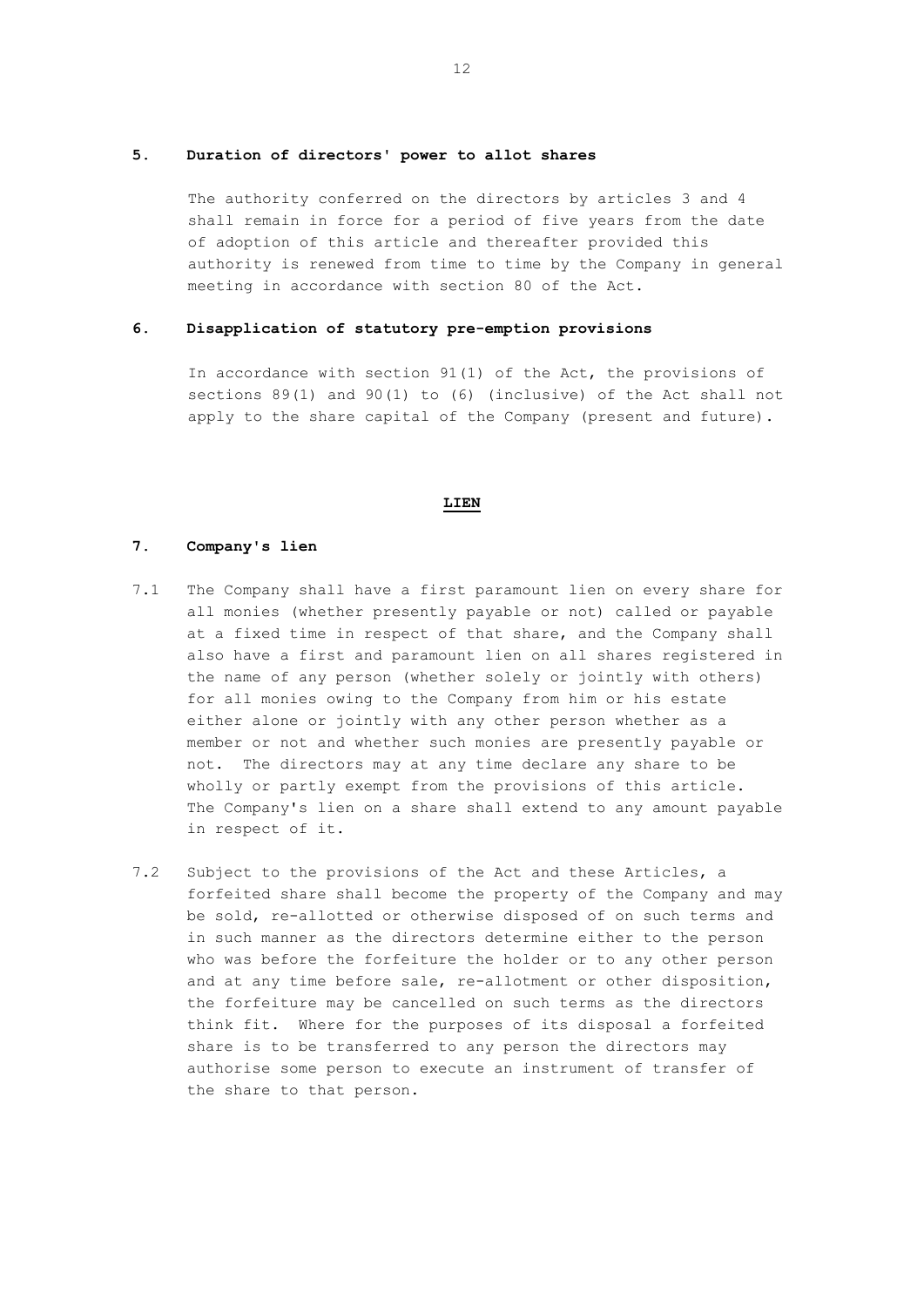### **TRANSFER OF SHARES**

#### **8. Right to refuse registration**

The directors may, in their absolute discretion and without giving any reason, decline to register any transfer of any share whether or not it is a fully paid share and the directors may not approve any transfer unless it has first been approved in accordance with the Code.

## **PROCEEDINGS AT GENERAL MEETINGS**

### **9. Quorum**

No business shall be transacted at any general meeting unless a quorum is present. Subject to article 10 two persons entitled to vote upon the business to be transacted, each being a member or a proxy for a member or a duly authorised representative of a corporation, shall be a quorum.

### **10. Quorum if only a sole member**

If and for so long as the Company has only one member, that member present in person or by proxy or if that member is a corporation by a duly authorised representative shall be a quorum.

### **11. Procedure if a quorum is not present**

If a quorum is not present within half an hour of the time appointed for a general meeting, the meeting, if convened on the requisition of members, shall be dissolved; in any other case it shall stand adjourned to such day and at such time and place as the directors may determine, and if at the adjourned meeting a quorum is not present within half an hour from the time appointed for the meeting, the members present shall be a quorum.

# **12. Procedure if a single member company**

12.1 If the membership of the Company falls to one member or, having had one member, increases to more than one member an appropriate statement of such event shall together with the date of that event be entered in the register of members in accordance with section 352A of the Act.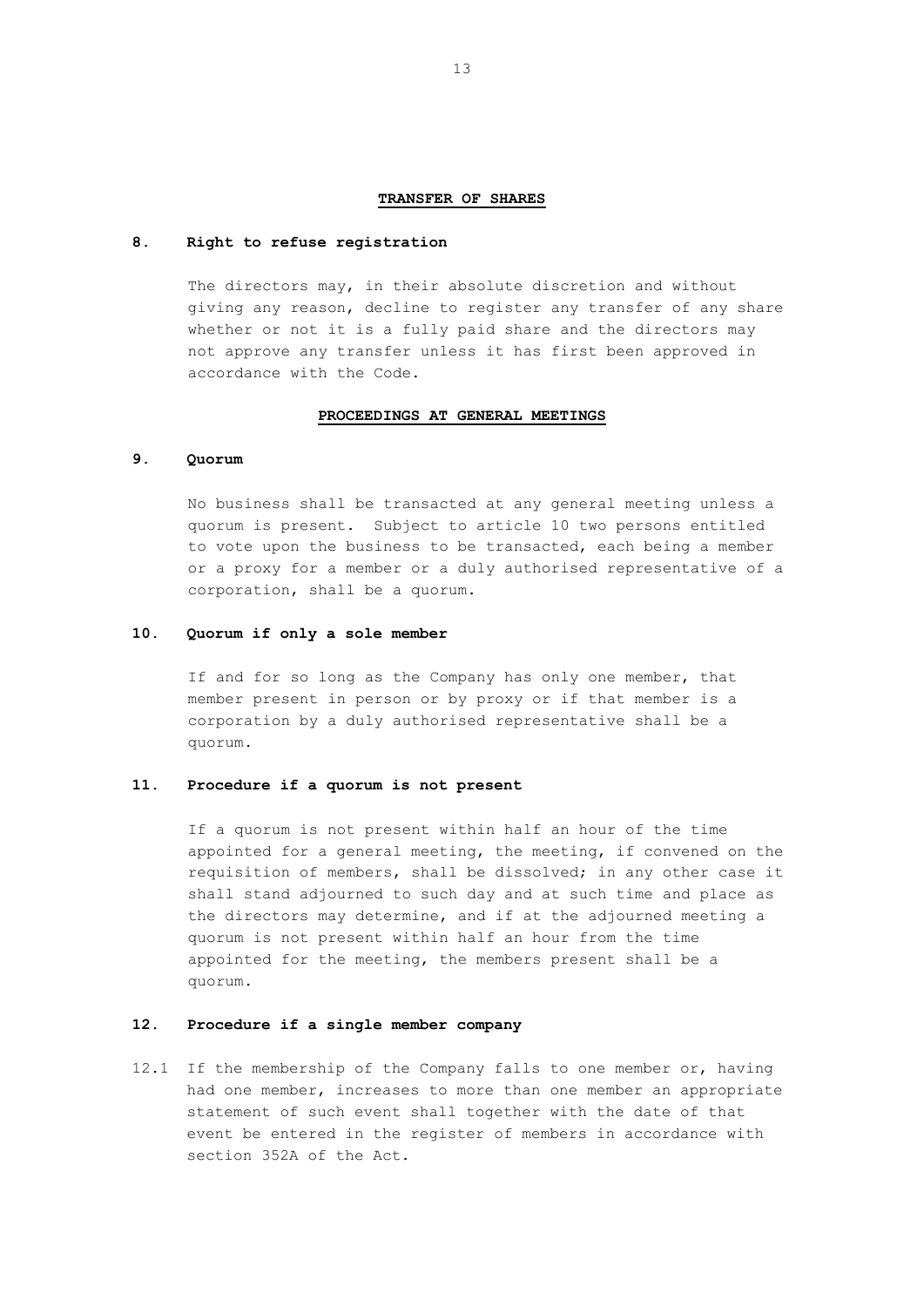- 12.2 If and for so long as the Company has only one member and that member takes any decision which is required to be taken in general meeting or by means of a written resolution, that decision shall be as valid and effectual as if agreed by the Company in general meeting save that this article shall not apply to resolutions passed pursuant to sections 303 and 391 of the Act. Any decision taken by a member pursuant to this article shall be recorded in writing and delivered by that member to the Company for entry in the Company's minute book.
- 12.3 If and for so long as the Company has only one member and that member is a director, the Company shall, except as to contracts in the ordinary course of the Company's business, comply with the obligation in section 322B of the Act to ensure that any contract between the Company and that member is in writing or set out in a memorandum in writing or is recorded in the minutes of the first meeting of the directors following the making of that contract.

## **13. Signature by or on behalf of members**

In the case of:

- 13.1 a member which is a corporation the signature of:
	- (A) any director or the secretary of that corporation; or
	- (B) any other person authorised in that behalf either generally or in a particular case by notice in writing to the Company in accordance with sub-paragraph 13.1(A) above; and,
- 13.2 a share registered in the name of joint holders, the signature of any one of such joint holders, shall be deemed to be and shall be accepted as the signature of the member or members concerned for all purposes including the signature of any form of proxy, resolution in writing, notice or other document signed or approved pursuant to any provision of these Articles.

## **14. Right to demand a poll**

A poll may be demanded at any general meeting by any member (or his proxy or, in the case of a corporation, his duly authorised representative) entitled to vote thereat. Regulation 46 of Table A shall be modified accordingly.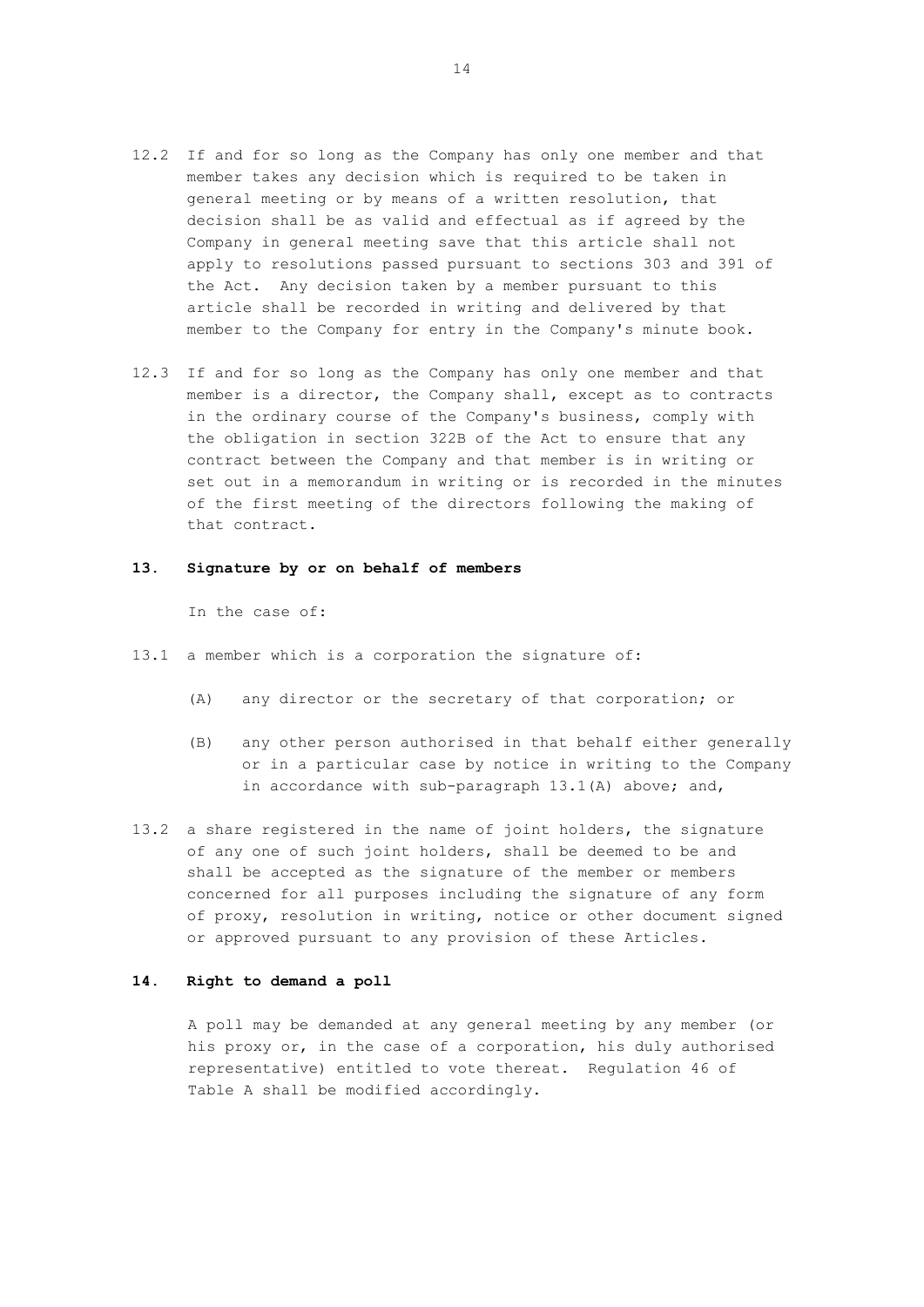### **15. Resolution in writing**

A resolution in writing such as is referred to in regulation 53 of Table A executed by or on behalf of a member may be evidenced by letter, telex, cable, electronic mail, facsimile or otherwise as the directors may from time to time resolve.

#### **16. Voting**

- 16.1 On a show of hands or on a poll votes may be given either personally or by proxy and regulation 54 of Table A shall be construed accordingly. In the case of a member which is a corporation, a director or the secretary shall be deemed to be a duly authorised representative of that corporation for the purposes of regulation 54 of Table A and for the purpose of agreeing to short notice of, or attending and voting at, any general meeting of the Company.
- 16.2 Subject to any rights or restrictions attached to any shares,
	- (A) on a show of hands every member who (being an individual) is present in person or (being a corporation) is present by a duly authorised representative (not being himself a member entitled to vote) and every person (not being entitled to vote in any other capacity) present as a proxy for a member or members shall have one vote; and
	- (B) on a poll every member (or his proxy) shall have one vote for every share of which he (or the member by whom he was appointed) is the holder.
- 16.3 Regulation 59 of Table A shall be amended by the addition of the following:

"On a show of hands or a poll votes may be given either personally or by proxy. A member may appoint more than one proxy to attend on the same occasion and a member entitled to more than one vote on a poll need not use all his votes or cast all his votes used in the same way. An instrument appointing a proxy shall be deemed to include the right to demand or join in demanding a poll but shall not confer any further right to speak at the meeting except with the permission of the chairman of the meeting."

## **17. Proxies**

An instrument appointing a proxy may, in the case of a corporation, be signed on its behalf by a director, the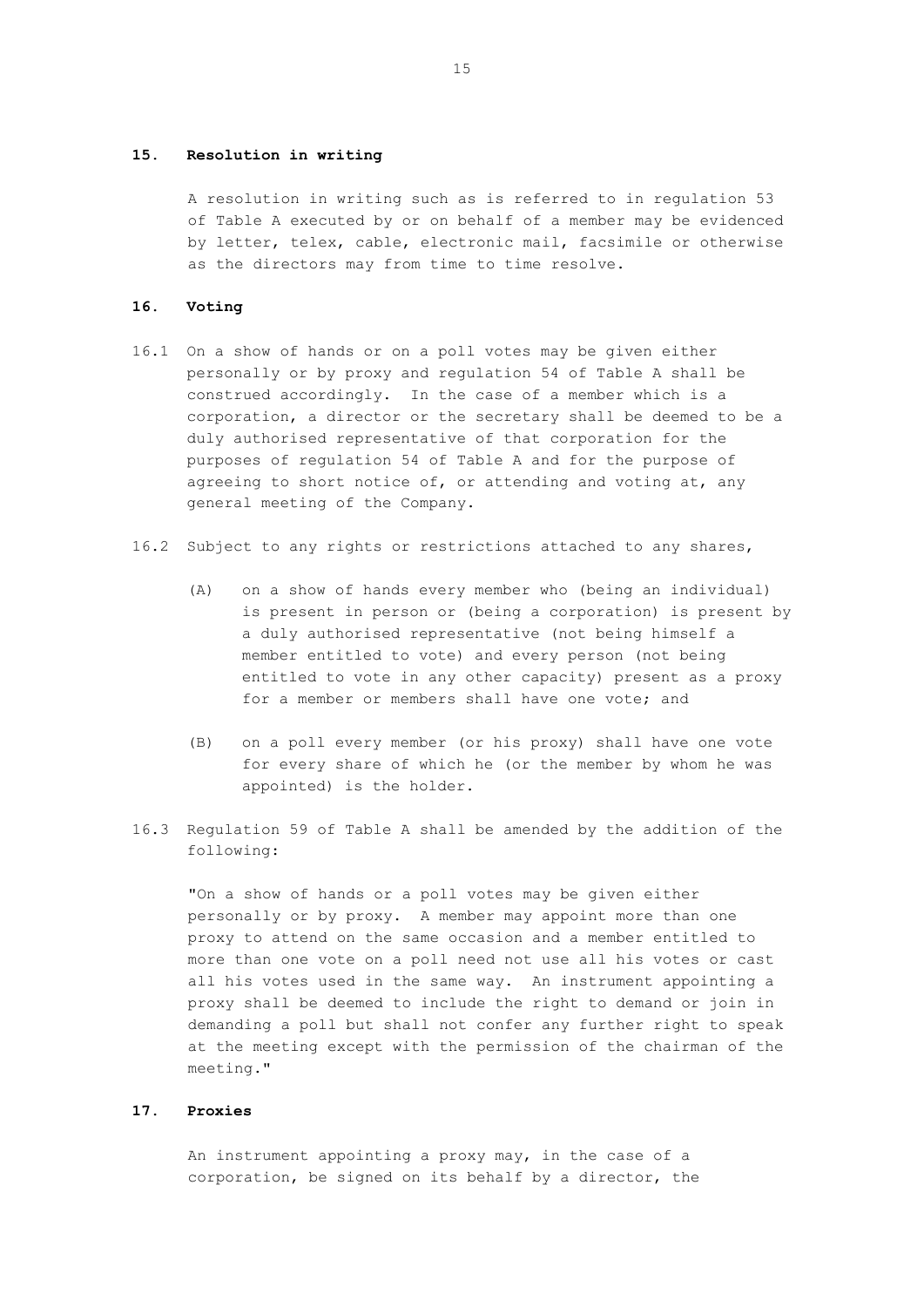secretary or other officer thereof or by its duly appointed attorney or duly authorised representative. Regulation 60 of Table A shall be construed accordingly. The directors may at their discretion treat a copy of a faxed or machine made instrument appointing a proxy as an instrument of proxy. Appointment of a proxy may be accepted by the directors at any time prior to the meeting at which the person named in the instrument proposes to vote (or, where a poll is demanded at the meeting, but not taken forthwith, at any time prior to the taking of the poll). An instrument of proxy may be revoked at any time prior to the commencement of the meeting by notice of revocation given by such means as an instrument of proxy may be given under these Articles. Regulation 62 of Table A shall be construed accordingly.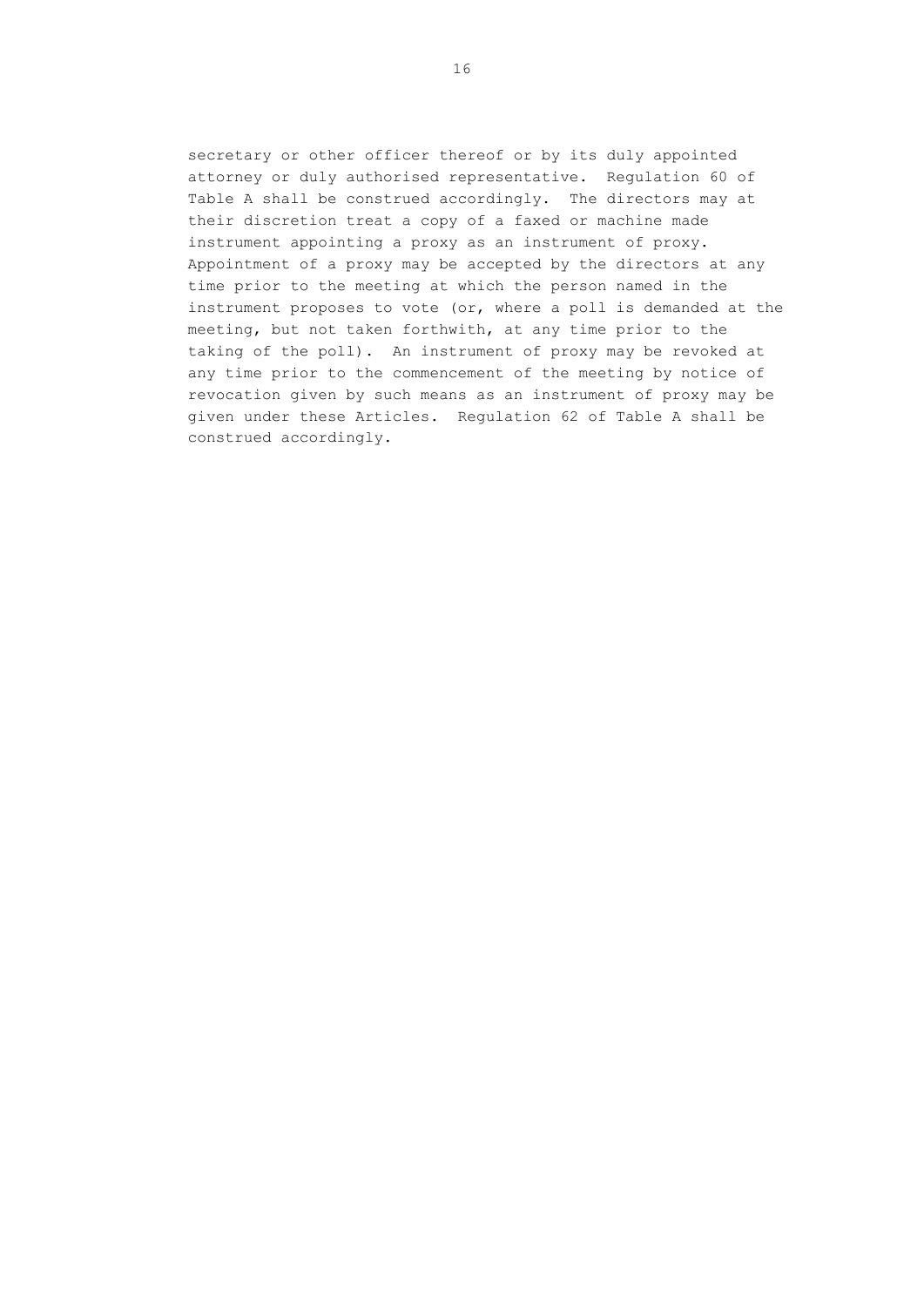#### **NUMBER OF DIRECTORS**

# **18. Number of Directors**

Not used**<sup>10</sup>**

#### **ALTERNATE DIRECTORS**

### **19. Appointment, Removal and Cessation**

Any director (other than an alternative director) may appoint any person to be an alternate director and may remove from office an alternate director so appointed by him. An alternate director shall cease to be an alternate director if his appointor ceases to be a director.

### **20. Powers of an alternate director**

If his appointor is for the time being unavailable or temporarily unable to act through ill health or disability, the signature of an alternate director to any resolution in writing of the directors shall be as effective as the signature of his appointor.

## **21. Alternate acting for more than one director**

When an alternate director is also a director or acts as an alternate director for more than one director, such alternate director shall have one vote for every director so represented by him (in addition to his own vote if he is himself a director) and when so acting shall be considered as two directors for the purpose or making a quorum if the quorum exceeds two.

#### **DELEGATION OF POWERS**

#### **22. Committees**

The following sentences shall be inserted in place of the first sentence of regulation 72 of Table A:

**<sup>10</sup>** Altered by special resolution dated 19 November 2012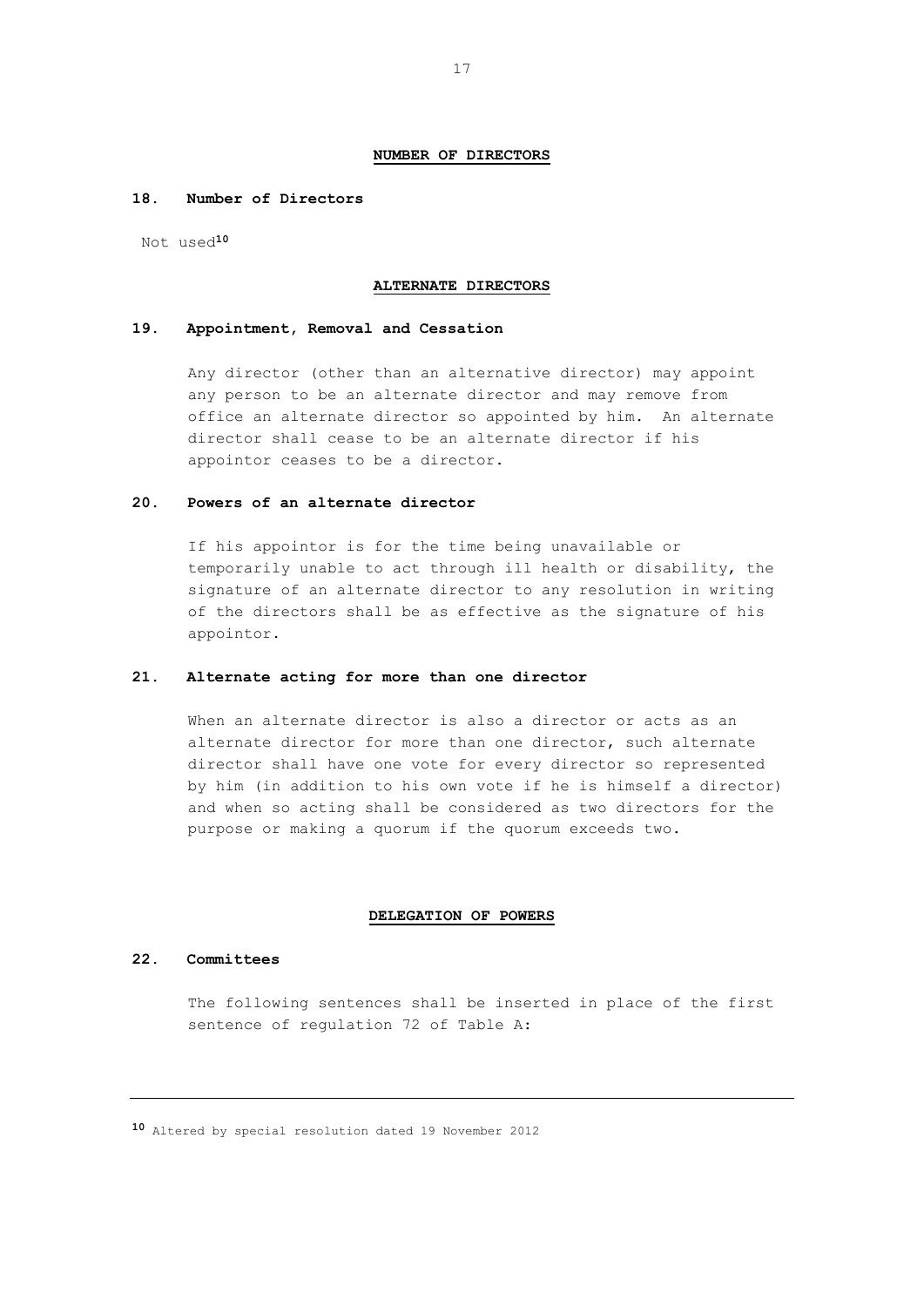"The directors may delegate any of their powers to any Committee consisting of one or more persons. Any Committee shall have the power unless the directors direct otherwise to co-opt as a member or as members of the Committee for any specific purpose any person or persons not being a director or directors of the Company."

### **APPOINTMENT AND RETIREMENT OF DIRECTORS**

### **23. Restrictions on appointment of directors**

No person who is a director of the Transmission Company or any subsidiary of the Transmission Company shall be appointed as a director and the office of a director shall be vacated by any director who becomes a director of the Transmission Company or any subsidiary of the Transmission Company.

# **24. No retirement by rotation**

Subject to the provisions of the Code in relation to the appointment or reappointment of directors at Annual BSC Meetings, the directors shall not be subject to retirement by rotation and accordingly the final two sentences of regulation 79 of Table A shall not apply to the Company.

## **25. Casual vacancy**

The Company may by ordinary resolution appoint a person who is willing to act as a director either to fill a vacancy or as an additional director.

# **26. Majority shareholders' right to appoint and remove directors**

Any member or members holding a majority in nominal amount of the issued ordinary share capital which confers the right to attend and vote at general meetings may at any time appoint any person to be a director, whether as an additional director or to fill a vacancy, and may remove from office any director howsoever appointed provided that no such appointment or removal shall take effect unless it has first been approved in accordance with the Code. Any such appointment or removal shall be effected by notice in writing to the Company signed by the member or members making the same or in the case of a corporate member signed by any director thereof or by any person so authorised by resolution of the directors or of any other governing body thereof. Any such appointment or removal shall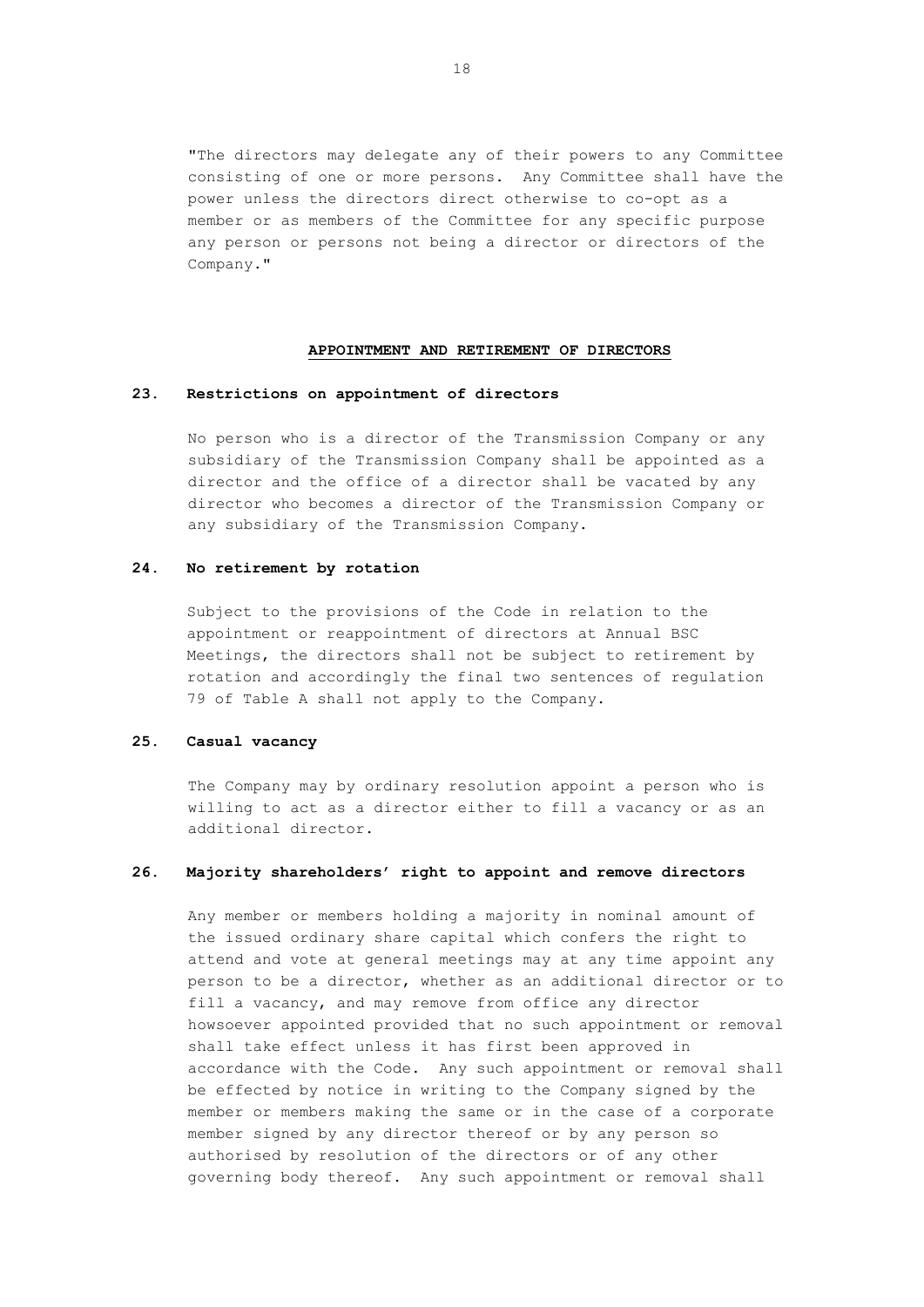take effect when the notice effecting the same is delivered to the registered office or to the secretary of the Company, or is produced at a meeting of the directors. Any such removal shall be without prejudice to any claim which a director may have under any contract between him and the Company.

### **27. No age limit for directors**

There shall be no age limit for directors of the Company.

#### **28. No directors' shareholding requirement**

A director shall not be required to hold any qualification shares in the Company.

#### **DISQUALIFICATION AND REMOVAL OF DIRECTORS**

# **29. Disqualification**

Regulation 81 of Table A shall be amended by substituting for paragraphs (c) and (e) thereof the following provisions:

- (A) "(c) he becomes, in the opinion of all his co-directors, incapable by reason of mental disorder of discharging his duties as a director; or"
- (B) "(e) he is otherwise duly removed from office including where a director is removed from office pursuant to the Code."

### **REMUNERATION OF DIRECTORS**

#### **30. Remuneration**

- 30.1 Directors may undertake any services for the Company that the directors decide.
- 30.2 Directors are entitled to such remuneration as the directors determine:
	- (A) for their services to the Company as directors, and
	- (B) for any other service which they undertake for the Company.
- 30.3 Subject to the articles, a director's remuneration may:
	- (A) take any form; and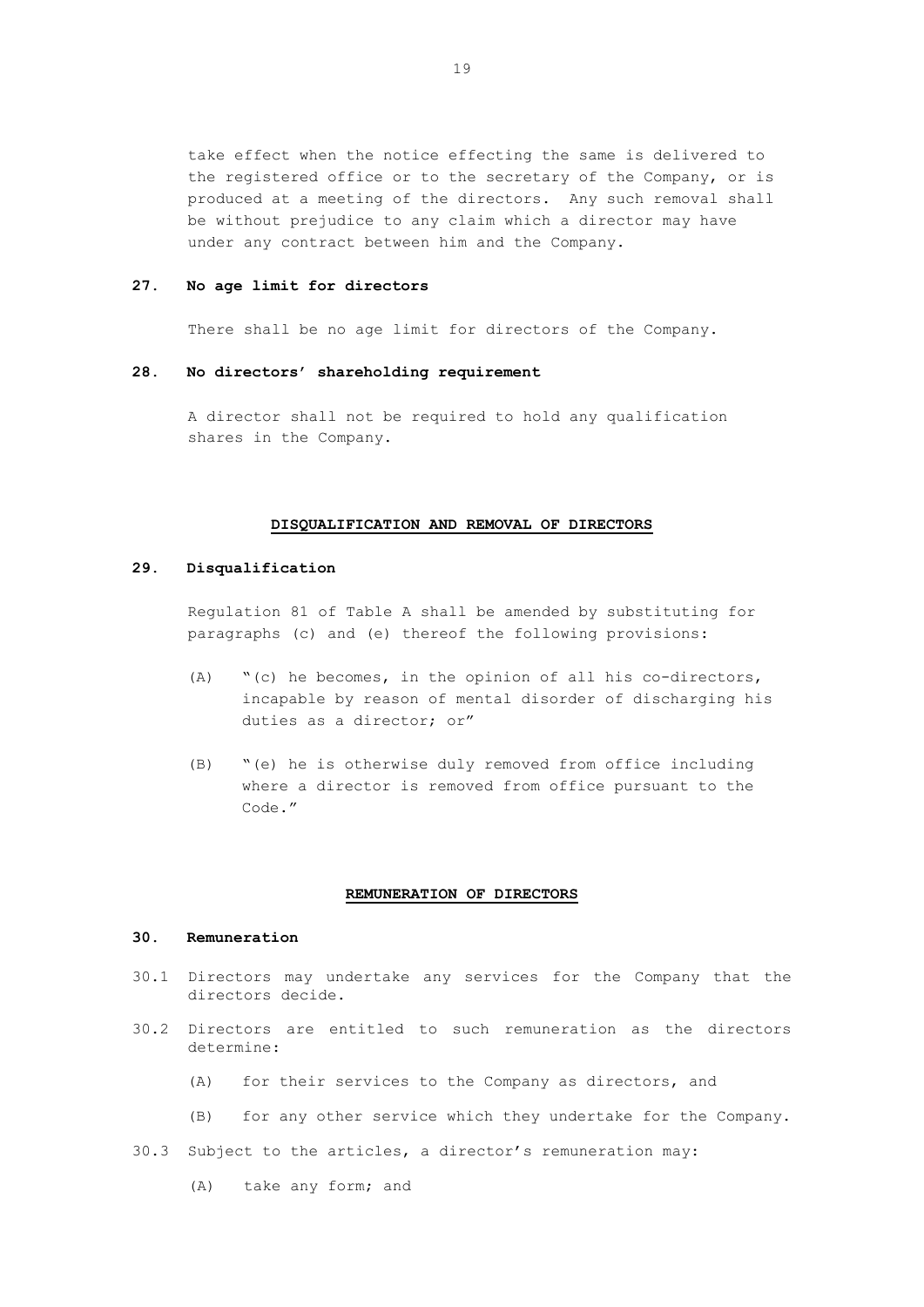- (B) in respect of any director who holds executive office with the Company, include any arrangements in connection with the payment of a pension, allowance or gratuity, or any death, sickness or disability benefits, to or in respect of that director.
- 30.4 Unless the directors decide otherwise, directors' remuneration accrues from day to day.
- 30.5 Unless the directors decide otherwise, directors are not accountable to the Company for any remuneration which they receive as directors or other officers or employees of the Company's subsidiaries or of any other body corporate in which the Company is interested.

### **31. Directors' expenses**

The directors (including alternate directors) may be paid all travelling, hotel, and other expenses properly and reasonably incurred by them in connection with their attendance at meetings of directors or Committees or general meetings or separate meetings of the holders of any class of shares or of debentures of the Company or otherwise in connection with the discharge of their duties.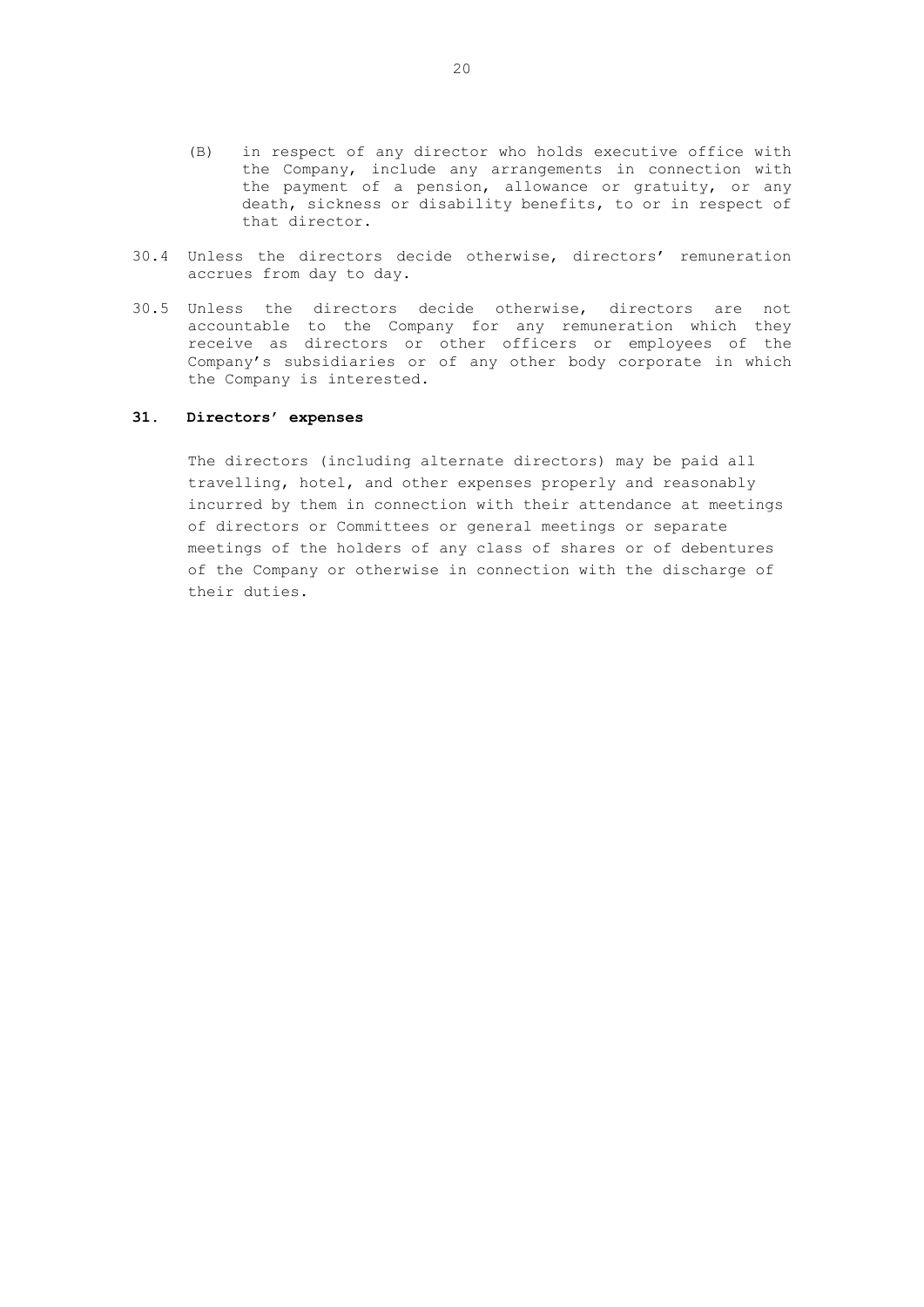#### **PROCEEDINGS OF DIRECTORS**

## **32. Notice to directors outside the United Kingdom.**

32.1 Regulation 88 of Table A shall be amended by substituting for the sentence:

"It shall not be necessary to give notice of a meeting to a director who is absent from the United Kingdom."

the following sentence:

"Notice of every meeting of directors shall be given to each director or his alternate director, including directors and alternate directors who may for the time being be absent from the United Kingdom and have given the Company their address outside the United Kingdom."

The final sentence of regulation 66 of Table A shall accordingly not apply to the Company.

- 32.2 In determining whether the quorum requirements fixed by or in accordance with these Articles are fulfilled as regards the transaction of business at any meeting of the directors or of a Committee, the following shall be counted in the quorum:
	- (A) in the case of a resolution approved by a meeting of the directors or of a Committee held by telephone communication, all directors participating in such meeting;
	- (B) in the case of a meeting of the directors or of a Committee, the directors actually present at such meeting and any other director in telephone communication with such meeting; and
	- (C) in the case of a meeting held by means of facsimile transmissions, all directors participating in such meeting by that means.

References in this Article to a director shall include references to an alternate director who at the relevant time is entitled to receive notice of and to attend a meeting of the directors or, as the case may be, the relevant Committee.

# **33. Directors as corporations**

Where a director is a corporation, a director, the secretary or other officer thereof shall be deemed to be a duly authorised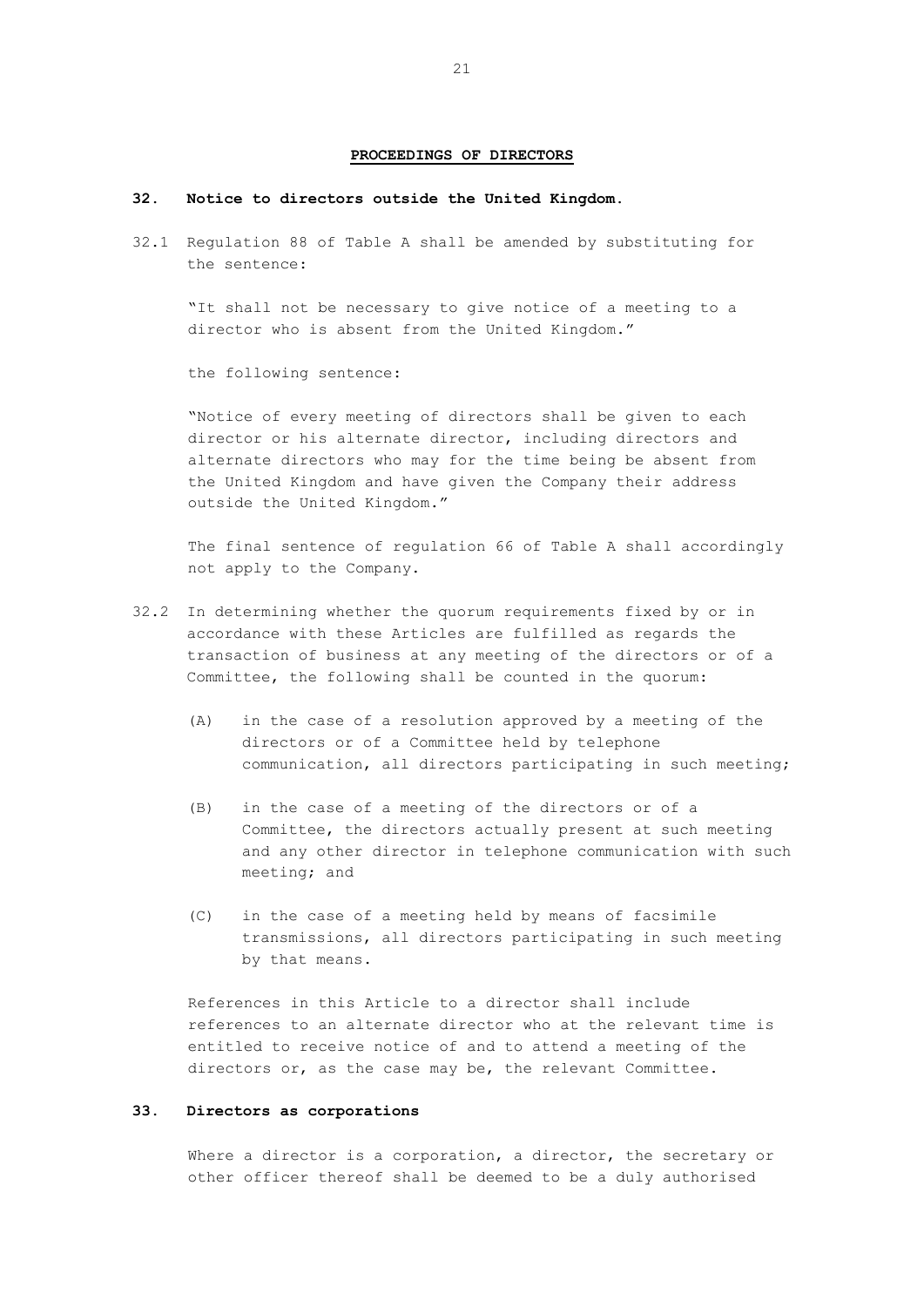representative of that corporation for the purposes of signing any written resolution of directors of the Company.

# **34. Sole director**

If and so long as the minimum number of directors specified under these Articles is one, a sole director may exercise all the powers conferred on the directors by these Articles, and shall do so by written resolution under his hand and, so long as there is such sole director, regulations 88 to 90 of Table A shall not apply to the Company and article 32 shall have no effect.

## **35. Resolution in writing**

A resolution in writing such as is referred to in regulation 93 of Table A signed by any relevant director, alternative director or member of a Committee may be evidenced by letter, telex, cable, electronic mail, facsimile or otherwise as the directors may from time to time resolve.

### **36. Participation at meetings by telephone**

- 36.1 Directors (or their alternates) or other persons participating in the manner described in this Article shall be deemed to be present in person and to be holding a meeting.
- 36.2 Any director (including an alternate director) or other person may participate in a meeting of the directors or a Committee of which he is a member by means of a conference telephone or similar communicating equipment whereby all persons participating in the meeting can hear each other. Resolutions and decisions of the kind normally made or taken at a physical meeting of the directors or a Committee in accordance with these Articles can accordingly be so made or taken in circumstances where none or only some of the directors or other persons are physically present with each other. Such a meeting shall be deemed to take place where the largest group of those participating is assembled, or, if there is no such group, where the chairman of the meeting is.

# **37. Directors' interests**

Subject to such disclosure as is required by section 317 of the Act a director shall be counted for the purposes of calculating whether there is a quorum and shall be entitled to vote at a meeting of directors or of a Committee on any resolution concerning a matter in which he has, directly or indirectly, an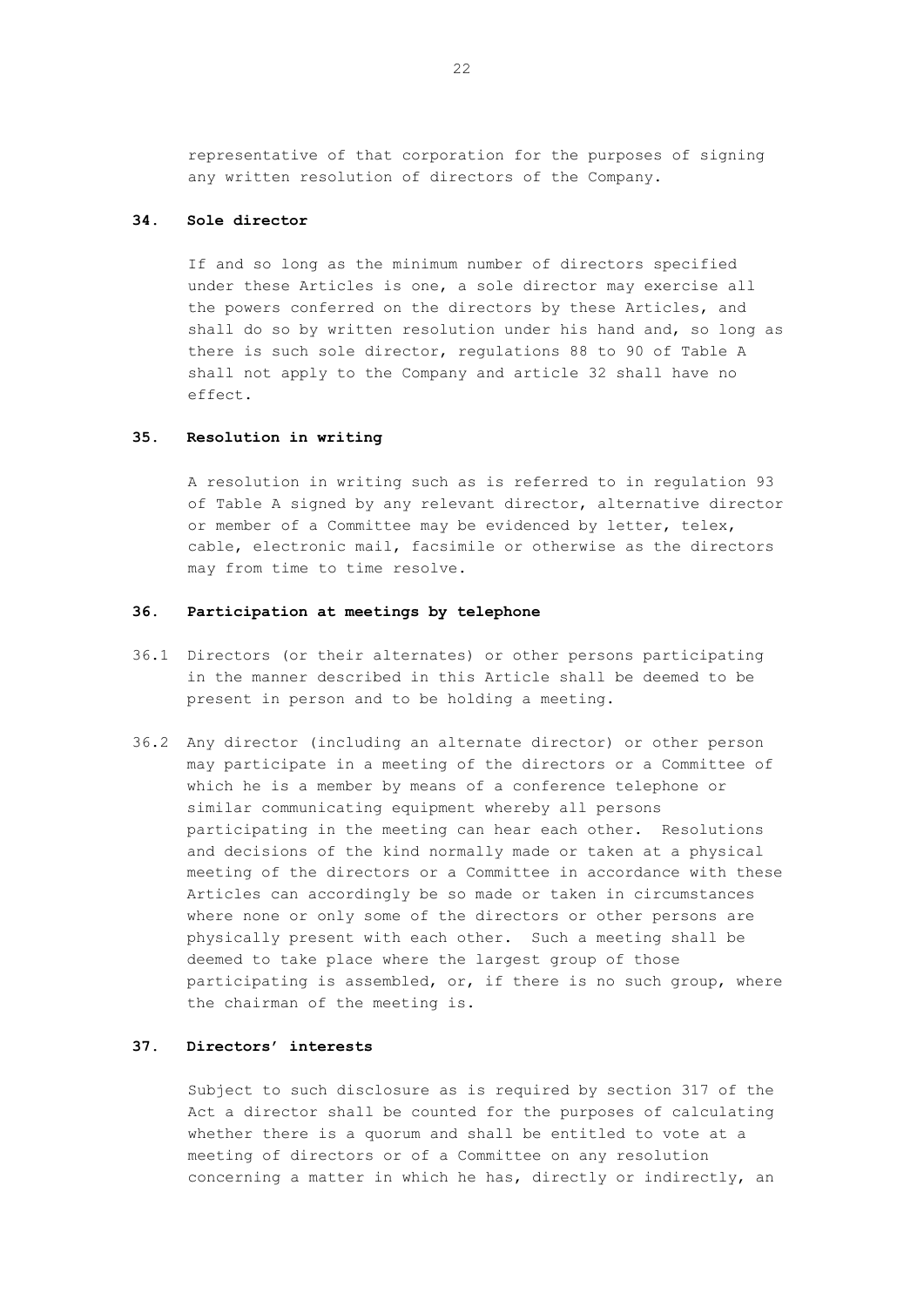interest or duty which is material and which conflicts or may conflict with the interests of the Company.

# **38. Secretary**

Subject to the provisions of the Act, the secretary shall be appointed by the directors for such term, at such remuneration and upon such conditions as they may think fit; and any secretary so appointed may be removed by them. If thought fit, two or more persons may be appointed as joint secretaries. The directors may also appoint from time to time on such terms as they think fit one or more assistant or deputy secretaries.

#### **THE SEAL**

### **39. Sealing**

- 39.1 If the Company has a seal it shall only be used with the authority of the directors or of a Committee. The directors may determine who shall sign any instrument to which the seal is affixed and unless otherwise so determined it shall be signed by a director and by the secretary or second director. The obligation under regulation 6 of Table A relating to the sealing of share certificates shall apply only if the Company has a seal.
- 39.2 The directors or a Committee authorised to do so by the directors may by telephone or telex communication or by facsimile reproduction authorise the secretary or any director to use the seal and the transmission of such authority shall constitute a determination in such a case that the secretary or the designated director above may sign any instrument to which the seal is to be affixed pursuant to that authority, and regulation 101 of Table A shall be modified accordingly.

## **40. Execution of a Document as a Deed**

Where the Statutes so permit, any instrument signed by one director and the secretary or by two directors and expressed to be executed by the Company shall have the same effect as if executed under the seal, provided that no instrument shall be so signed which makes it clear on its face that it is intended by the person or persons making it to have effect as a deed without the authority of the directors or of a committee authorised by the directors in that behalf.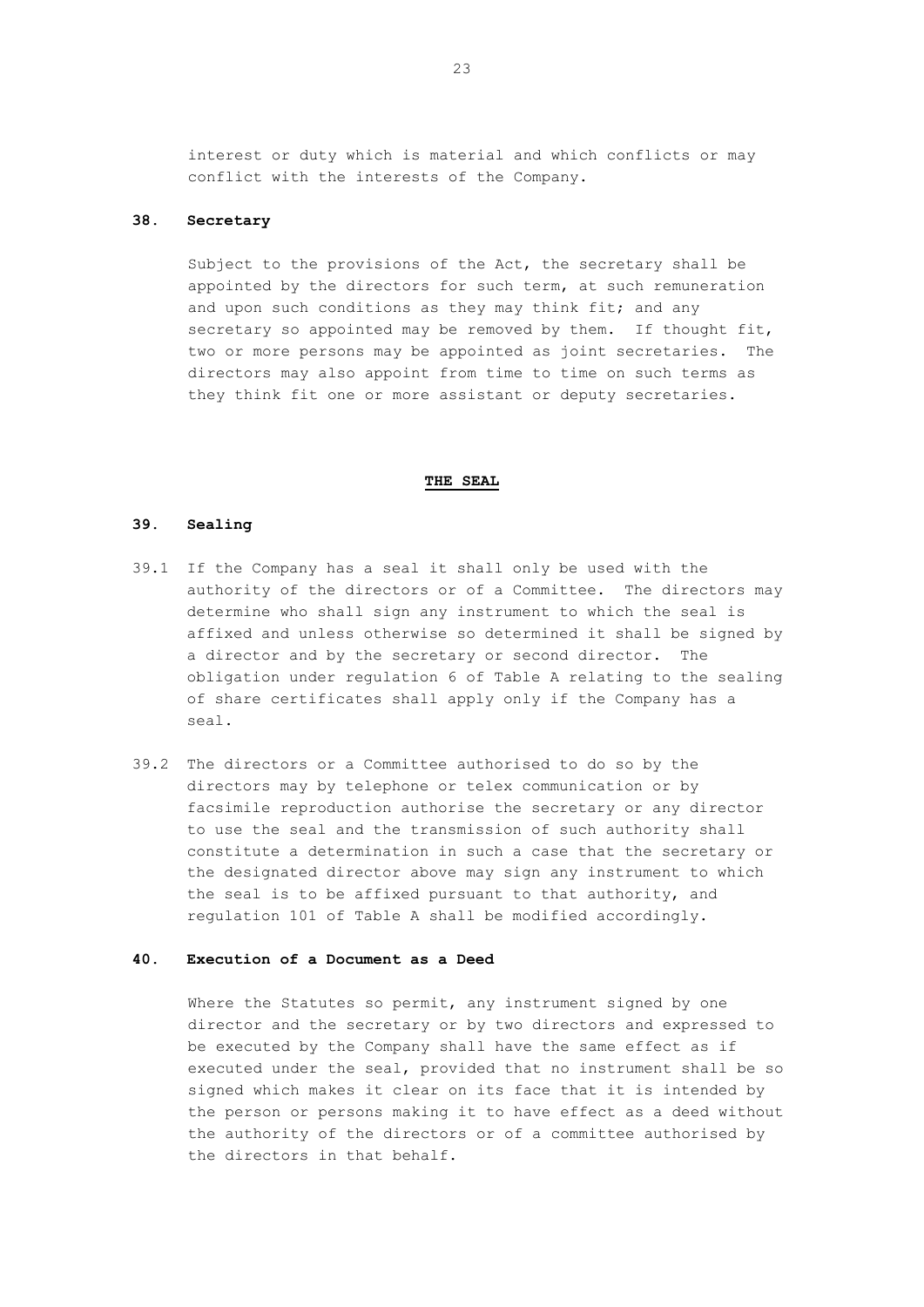### **41. Official seal**

In accordance with section 39 of the Act the Company may have an official seal for use in any territory, district or place outside the United Kingdom.

#### **DIVIDENDS**

#### **42. Payment of dividends**

The Company shall have no power or authority to, and the Company shall not at any time, declare or pay any dividends.

### **NOTICES**

## **43. Form of Notice**

Any notice required by these Articles to be given by the Company may be given by any written documentary form including by means of telex, cable, electronic mail or facsimile, and a notice communicated by such forms of immediate transmission shall be deemed to be given at the time it is transmitted to the person to whom it is addressed. Regulations 111 and 112 of Table A shall be amended accordingly.

#### **INDEMNITY**

### **44. Officers' indemnity**

Subject to the provisions of the Act, but without prejudice to any indemnity to which a director may otherwise be entitled, every director, secretary, auditor or other officer of the Company shall be entitled to be indemnified by the Company against all costs, charges, expenses, losses and liabilities sustained or incurred by him in the actual or purported execution of his duties or in the exercise or purported exercise of his powers or otherwise in connection with his office including, but without prejudice to the generality of the foregoing, any liability incurred by him in defending any proceedings, whether civil or criminal, in which judgment is given in his favour or in which he is acquitted or which are otherwise disposed of without any finding or admission of any material breach of duty on his part, or in connection with any application in which relief is granted to him by the court from liability in respect of any act or omission done or alleged to be done by him as an officer or employee of the Company.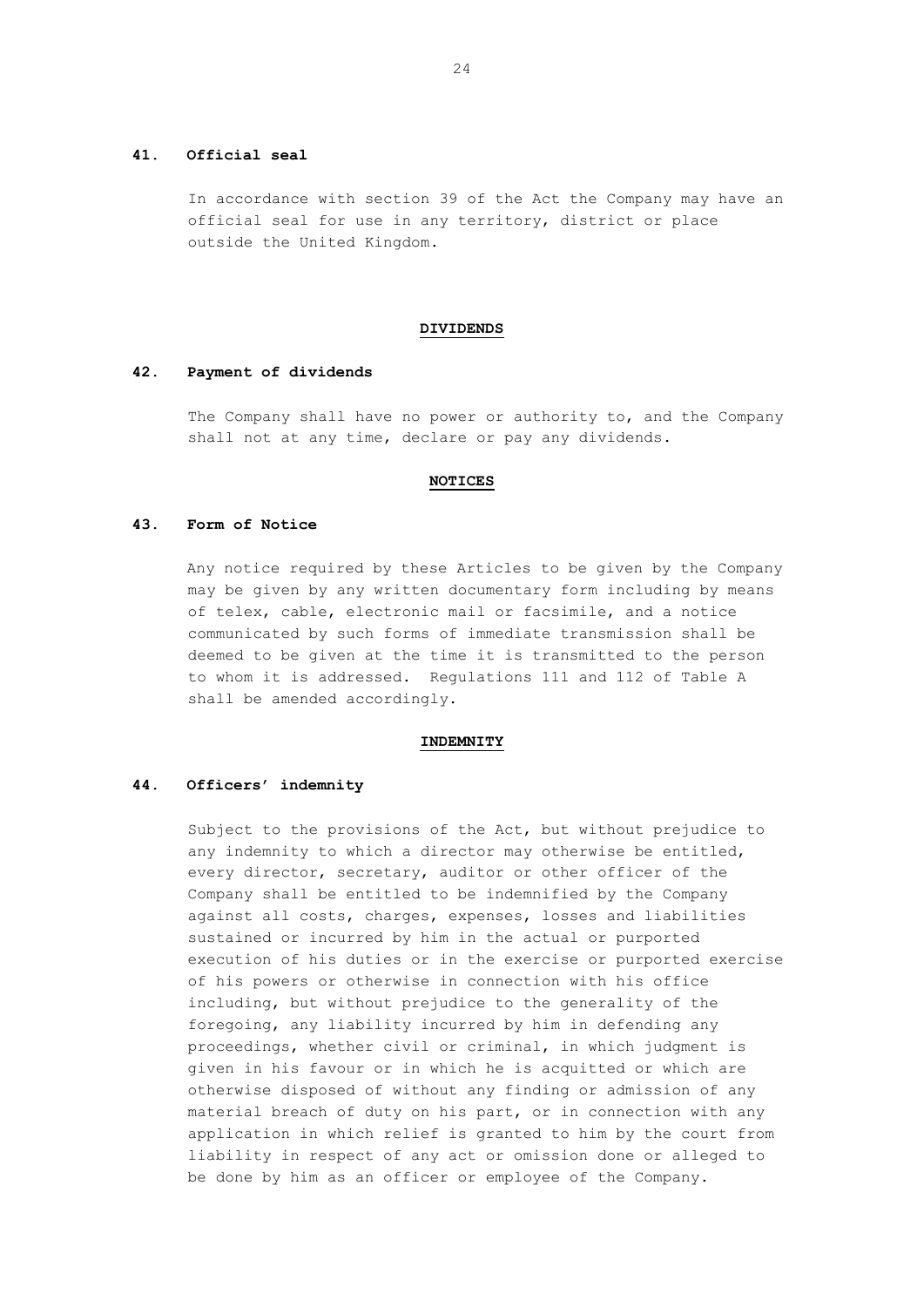# **45. Directors' power to purchase indemnity insurance**

The directors shall have power to purchase and maintain for any director, secretary, auditor or other officer of the Company insurance against any such liability as is referred to in section 310(1) of the Act.

### **WINDING UP**

## **46. Application of amounts on winding up**

On a winding up of the Company, any amounts which would otherwise be payable to the shareholder(s) of the Company shall be paid by the Company in such manner and to such person(s) as shall be designated in accordance with the provisions of the Code and the shareholder(s) of the Company shall if so required execute any waivers or other documents or waivers which may be necessary to give effect to the provisions of this Article.

CB003697757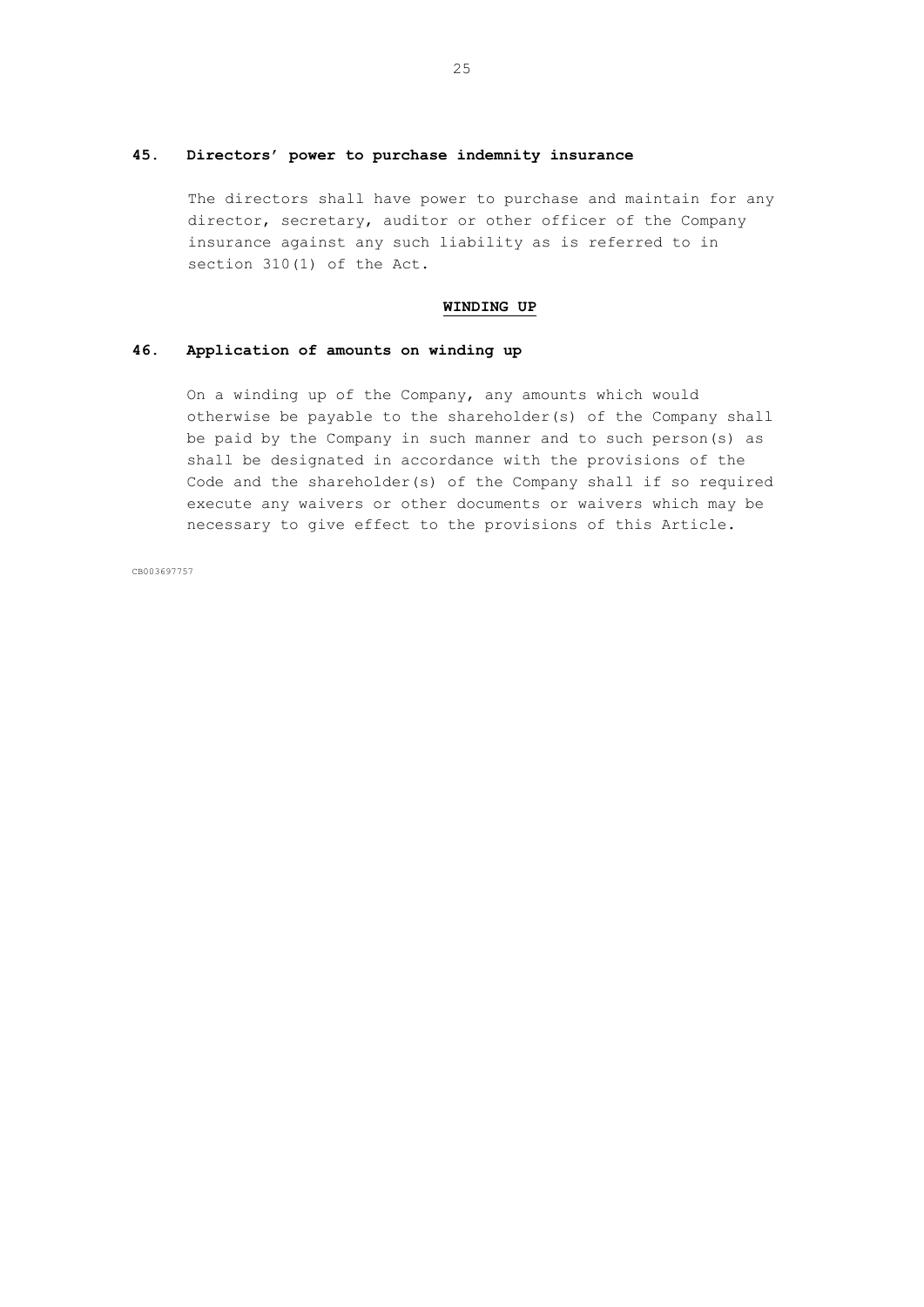**CONTENTS**

| Pages 2 to 7<br>Memorandum of Association |  |  |
|-------------------------------------------|--|--|
|-------------------------------------------|--|--|

# **Articles of Association**

| 1.    | Definitions                                                  | 9               |
|-------|--------------------------------------------------------------|-----------------|
| $2$ . | Table A                                                      | 11              |
| 3.    | Directors' power to allot shares                             | 11              |
| 4.    | Extent of directors' power to allot shares                   | 11              |
| 5.    | Duration of directors' power to allot shares                 | 12              |
| 6.    | Disapplication of statutory pre-emption provisions           | 12 <sup>°</sup> |
| $7$ . | Company's lien                                               | 12 <sup>°</sup> |
| 8.    | Right to refuse registration                                 | 13              |
| 9.    | Quorum                                                       | 13              |
| 10.   | Quorum if only a sole member                                 | 13              |
| 11.   | Procedure if a quorum is not present                         | 13              |
| 12.   | Procedure if a single member company                         | 13              |
| 13.   | Signature by or on behalf of members                         | 14              |
| 14.   | Right to demand a poll                                       | 14              |
| 15.   | Resolution in writing                                        | 15              |
| 16.   | Voting                                                       | 15              |
| 17.   | Proxies                                                      | 15              |
| 18.   | Number of Directors                                          | 17              |
| 19.   | Appointment, Removal and Cessation                           | 17              |
| 20.   | Powers of an alternate director                              | 17              |
| 21.   | Alternate acting for more than one director                  | 17              |
| 22.   | Committees                                                   | 17              |
|       | 23. Restrictions on appointment of directors                 | 18              |
| 24.   | No retirement by rotation                                    | 18              |
| 25.   | Casual vacancy                                               | 18              |
| 26.   | Majority shareholders' right to appoint and remove directors | 18              |
| 27.   | No age limit for directors                                   | 19              |
| 28.   | No directors' shareholding requirement                       | 19              |
| 29.   | Disqualification                                             | 19              |
| 30.   | Ordinary remuneration and extra remuneration                 | 19              |